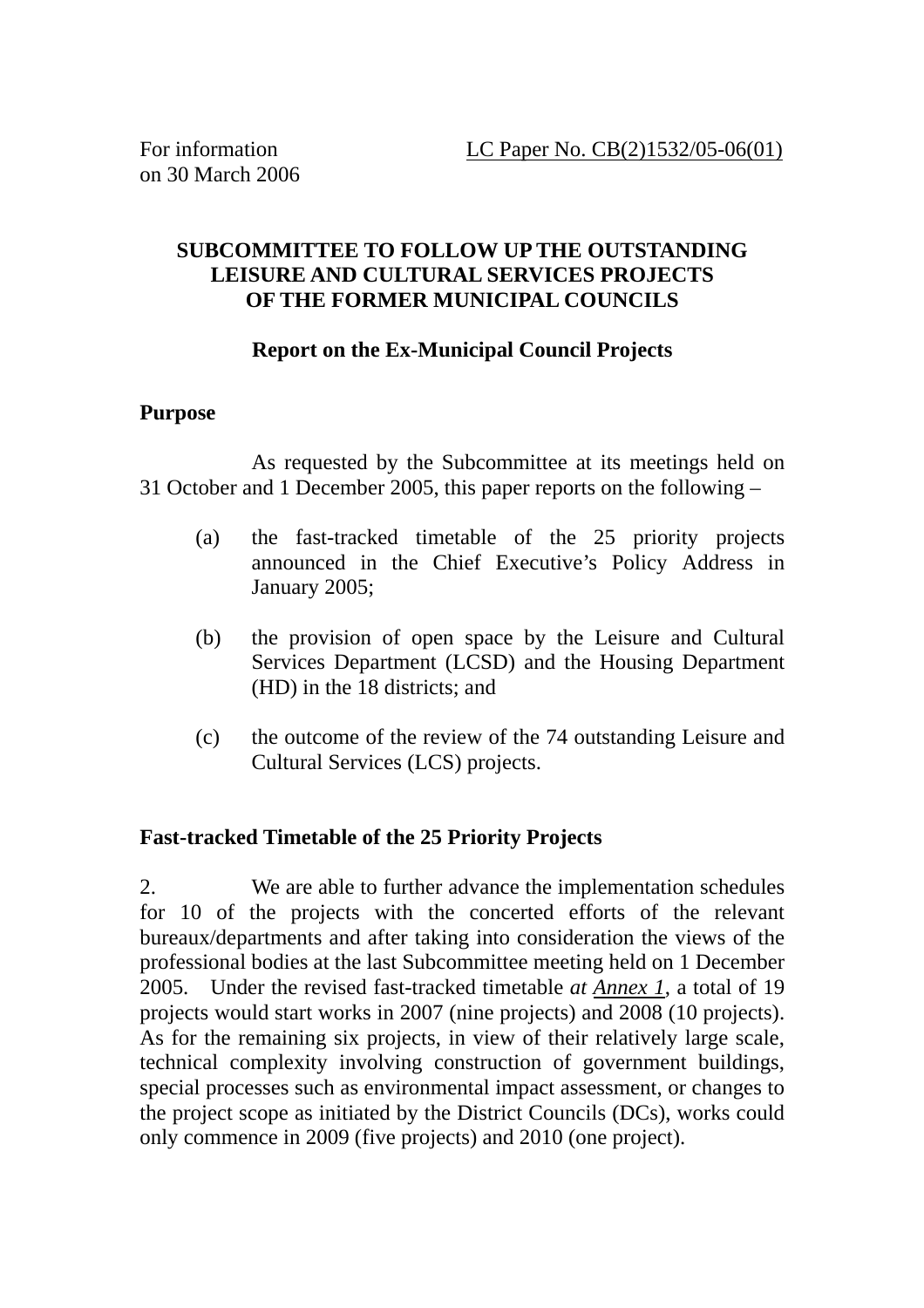#### **Provision of Open Space by LCSD and HD**

3. At the Subcommittee meeting held on 31 October 2005, Members requested that fuller information on the actual provision of open space in the 18 districts should be provided to the Subcommittee. With the information provided by  $HD<sup>1</sup>$ ,  $\overline{Annex 2}$  shows the overall open space provision of  $L\overline{CSD}^2$  and HD as compared to the standards and guidelines stated in the Hong Kong Planning Standards and Guidelines (HKPSG). Counting the open space provided by both departments together, the open space provision in the 18 districts is adequate to meet the HKPSG except in two districts, namely, Yau Tsim Mong and Yuen Long, where there is a shortfall of 11.90 ha and 9.35 ha respectively

4. For the Yau Tsim Mong district, open space to be provided within the West Kowloon Cultural District should be able to relieve the shortfall in open space to a large extent in the future. As for the Yuen Long district, a number of open space projects are under active planning in Tin Shui Wai, including the open space projects at Areas 25, 25A and 25B and the 7-a-side soccer pitch, four basketball courts and district open space in Area 107. We would continue to closely monitor the needs of these two districts for open space and take forward more justified projects whenever resources permit and sites are available.

5. It should be emphasized that the HKPSG serves as a general reference in the planning of new LCS projects. Other factors specific to local situation would have to be considered in deciding the actual level of provision. These include the views of the DCs, the movement of the population, the changing needs of the community, the utilization rates of the existing LCS facilities and availability of resources.

#### **Outcome of Review of the 74 Outstanding LCS Projects**

6. We have conducted a review on the 74 outstanding LCS projects in consultation with the District Councils (DCs) in the recent months. Recommendations on the 74 projects are at *Annexes 3.1 and 3.2*.

 $\overline{a}$ 1 covers local open space provision in public rental housing, Tenants Purchase Scheme, Home Ownership Scheme, Private Sector Participation Scheme and Middle Income Housing Scheme etc.

 $2$  refers to all existing open spaces commissioned and administered by LCSD, which functionally serve as open spaces such as parks and playgrounds, outdoor tennis courts, gardens, sitting-out areas, beaches, camps, waterfront promenade and water sports centres.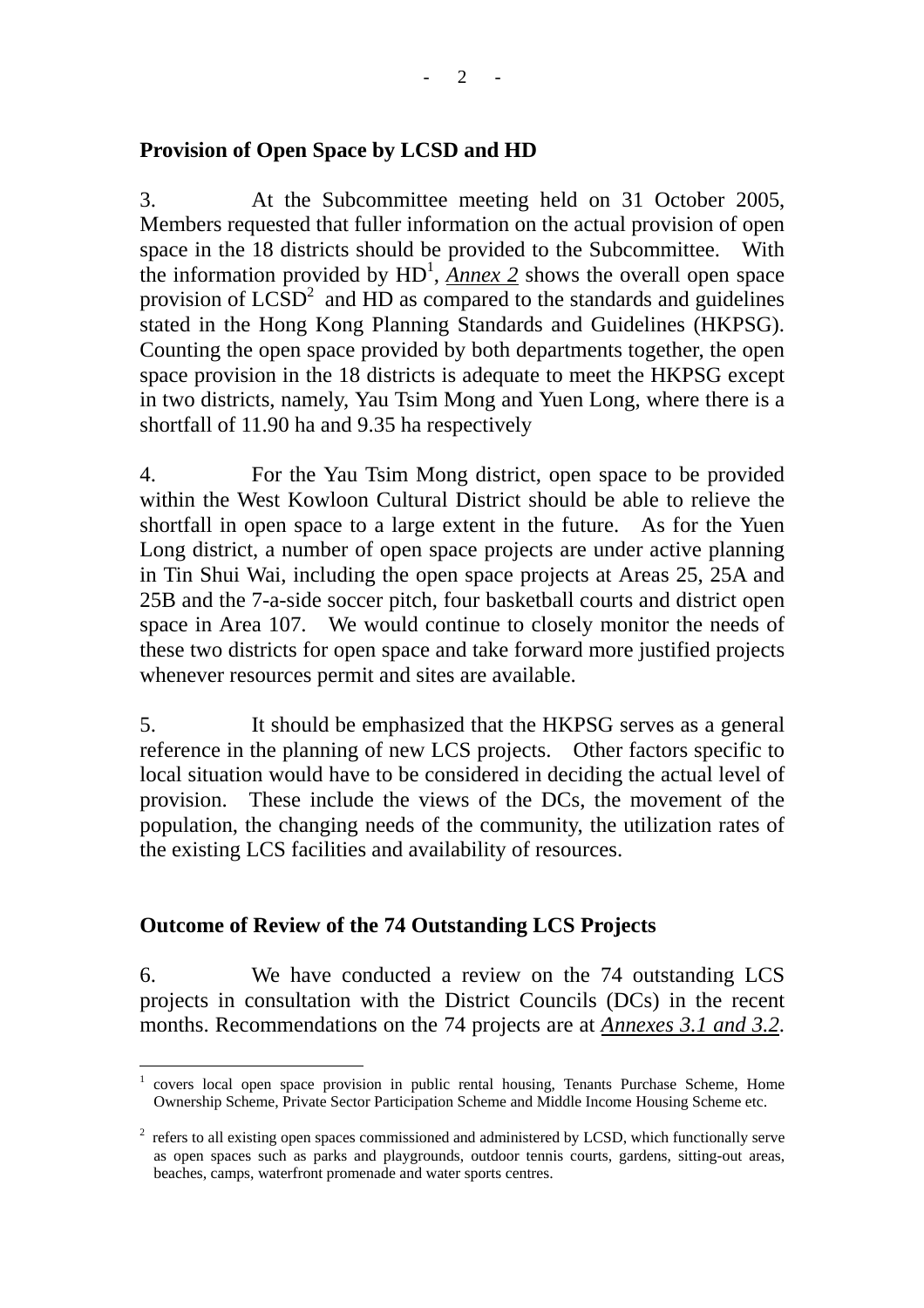Based on DC's response, we recommend to proceed with the planning work for 19 projects and another 2 new projects (*Annex 3.1*) before seeking funding. As for the remaining 55 projects (*Annex 3.2*), we will conduct annual reviews with DCs to examine their priorities.

## **Advice Sought**

7. Members are invited to note the updated position of the outstanding ex-MC projects.

Home Affairs Bureau March 2006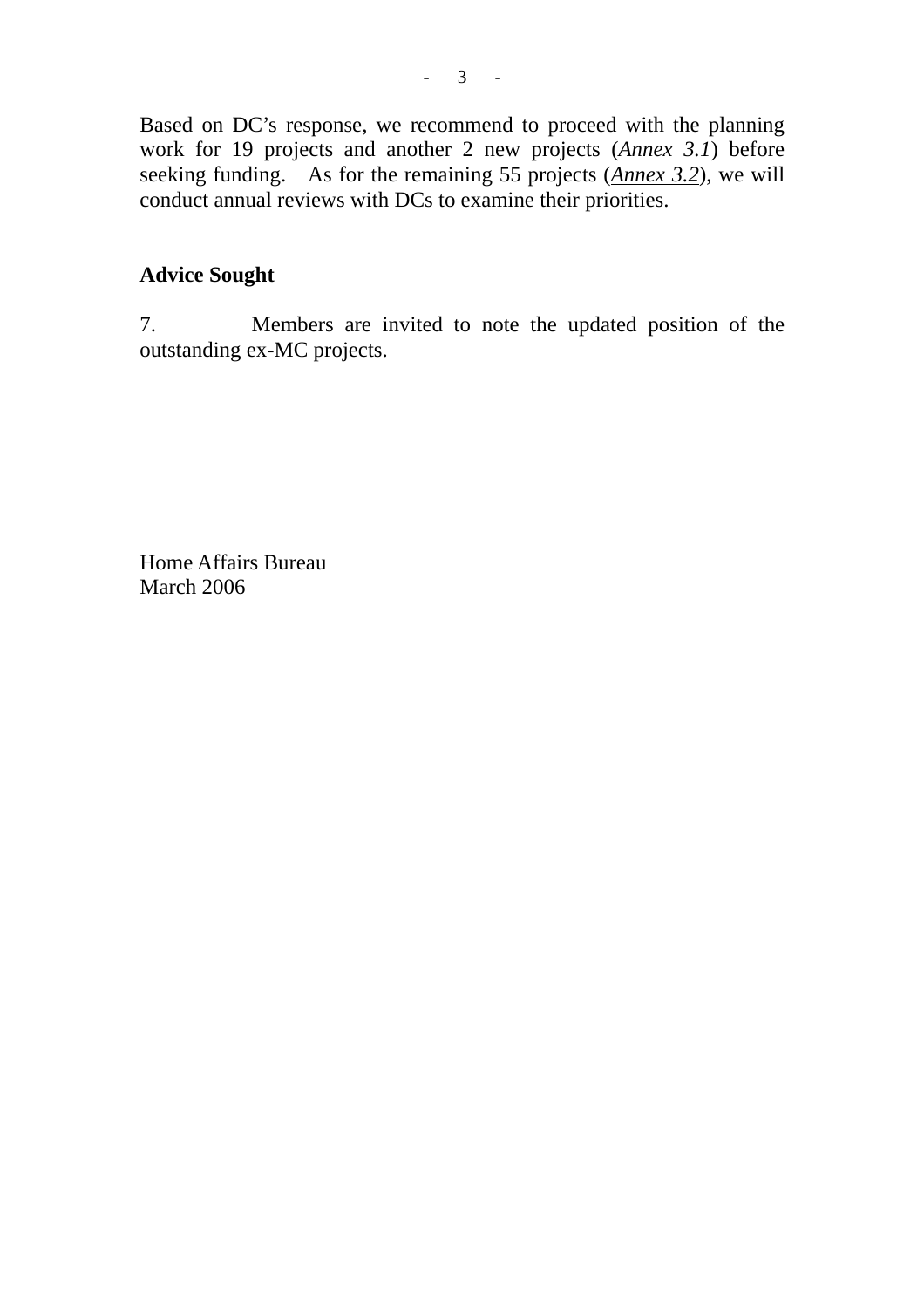# **25 Priority Leisure and Cultural Services Projects**

| <b>Item</b><br>No. | <b>District</b> | <b>PWP No.</b> | <b>Project Title</b>                                                    | <b>Estimated</b><br><b>Project Cost</b><br>[earlier<br>estimate]<br>(SM) | <b>Anticipated</b><br><b>Works Start Date</b>           | Anticipated<br><b>Completion Date</b>             |
|--------------------|-----------------|----------------|-------------------------------------------------------------------------|--------------------------------------------------------------------------|---------------------------------------------------------|---------------------------------------------------|
|                    |                 |                | 9 Projects to commence construction works in 2007 or before             |                                                                          |                                                         |                                                   |
| 1                  | <b>YTM</b>      | ---            | Open Space at Tai Kok Tsui Temporary<br>Market                          | 14.85                                                                    | Late 2006<br>(Late 2006) Note 1<br>[ Late 2006 ] Note 2 | <b>Early 2008</b><br>(Early 2008)<br>[Mid 2008]   |
| $\overline{2}$     | <b>YL</b>       | 3405RO         | District Open Space in Area 107, Tin Shui<br>Wai                        | 83.86                                                                    | <b>Early 2007</b><br>(Late 2007)<br>[Early 2008]        | Late 2008<br>(Mid 2009)<br>[Mid 2010]             |
| 3                  | E               | 3247RS         | Improvement works to Victoria Park<br><b>Tennis Centre</b>              | 55.50                                                                    | <b>Early 2007</b><br>(Mid 2007)<br>[2006]               | Mid 2009<br>(Mid 2009)<br>[Early 2009]            |
| 4                  | <b>ST</b>       | 3395RO         | Ma On Shan Waterfront Promenade                                         | 176.40                                                                   | Mid 2007<br>(Mid 2007)<br>[Early 2008]                  | Mid 2010<br>(Late 2010)<br>[ Late 2011 ]          |
| 5                  | <b>TW</b>       | 3404RO         | Local Open Space in Sham Tseng Area<br>50, Tsuen Wan                    | 17.50                                                                    | Mid 2007<br>(Mid 2007)<br>[ Late 2008 ]                 | Mid 2008<br>(Mid 2008)<br>[ Late 2010 ]           |
| 6                  | $\mathsf{N}$    | 3403RO         | Local Open Space in Area 28,<br>Fanling/Sheung Shui                     | 31.30                                                                    | Mid 2007<br>(Mid 2007)<br>[Early 2009]                  | Late 2008<br>(Late 2008)<br>[Mid 2011]            |
| $\overline{7}$     | <b>KwT</b>      | 3401RO         | District Open Space in Shek Yam Estate<br>(Phases I and IV), Kwai Chung | 43.80                                                                    | Mid 2007<br>(Late 2007)<br>[Early 2009]                 | <b>Early 2009</b><br>(Mid 2009)<br>[ Late 2011 ]  |
| 8                  | $\mathsf S$     | 3408RO         | Recreational Development at North Ap<br>Lei Chau Reclamation            | 82.00                                                                    | Late 2007<br>(Late 2007)<br>[Early 2009]                | <b>Early 2009</b><br>(Early 2009)<br>[Early 2011] |
| 9                  | KwT             |                | 3402RO District Open Space in Area 9, Tsing Yi                          | 170.20                                                                   | Late 2007<br>(Late 2007)<br>[Early 2009]                | Late 2009<br>(Late 2009)<br>[ Late 2011 ]         |
|                    |                 |                | 10 Projects to commence construction works in 2008                      |                                                                          |                                                         |                                                   |
| 10                 | KT              | 3238RS         | Recreational facilities on Jordan Valley<br>former Landfill             | 172.80                                                                   | <b>Early 2008</b><br>Early 2008)<br>[Early 2008]        | <b>Early 2010</b><br>(Mid 2010)<br>[Early 2011]   |
| 11                 | <b>WTS</b>      | 3411RO         | Ngau Chi Wan Recreation Ground                                          | 192.80<br>[196.00]                                                       | <b>Early 2008</b><br>Early 2008)<br>[Early 2010]        | <b>Early 2010</b><br>(Mid 2010)<br>[ Late 2012 ]  |
| 12                 | E               | 3047RG         | Siu Sai Wan Complex                                                     | 380.19<br>[217.30]                                                       | Mid 2008<br>(Mid 2008)<br>[Mid 2009]                    | <b>Early 2011</b><br>(Early 2011)<br>[Early 2012] |
| 13                 | <b>YL</b>       | 3048RG         | Tin Shui Wai Public Library cum Indoor<br><b>Recreation Centre</b>      | 540.00                                                                   | Mid 2008<br>(Early 2009)<br>[Mid 2009]                  | Mid 2011<br>(Late 2011)<br>[ Late 2011 ]          |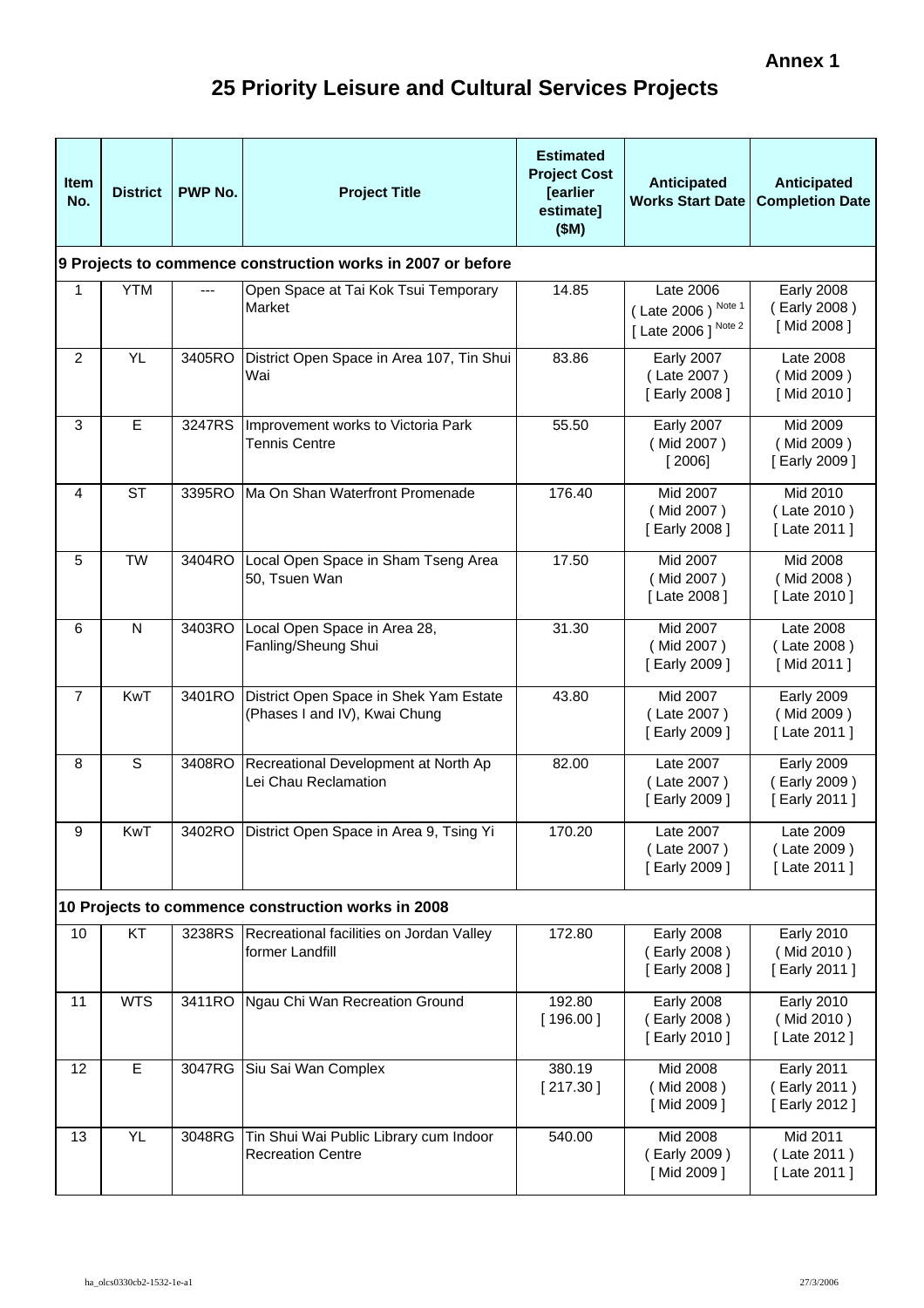# **25 Priority Leisure and Cultural Services Projects**

| <b>Item</b><br>No. | <b>District</b>                                   | <b>PWP No.</b> | <b>Project Title</b>                                               | <b>Estimated</b><br><b>Project Cost</b><br>[earlier<br>estimate]<br>(SM) | Anticipated<br><b>Works Start Date</b>          | Anticipated<br><b>Completion Date</b>             |
|--------------------|---------------------------------------------------|----------------|--------------------------------------------------------------------|--------------------------------------------------------------------------|-------------------------------------------------|---------------------------------------------------|
| 14                 | C&W                                               | 3412RO         | Sun Yat Sen Memorial Park (Phase II)                               | 551.18<br>[369.00]                                                       | Mid 2008<br>(Early 2009)<br>[Mid 2009]          | Mid 2011<br>(Early 2012)<br>[Mid 2012]            |
| 15                 | <b>WTS</b>                                        | 3406RO         | District Open Space at Po Kong Village<br>Road, Wong Tai Sin       | 405.00<br>[400.00]                                                       | Mid 2008<br>(Mid 2008)<br>[Early 2009]          | <b>Early 2011</b><br>(Early 2011)<br>[Early 2012] |
| 16                 | Is                                                | ----           | District Open Space in Area 18, Tung<br>Chung, Lantau              | 158.00                                                                   | Mid 2008<br>(Mid 2008)<br>[Early 2009]          | Late 2010<br>(Late 2010)<br>[ Late 2011 ]         |
| 17                 | Is                                                | ----           | Swimming Pool Complex in Area 2, Tung<br>Chung, Lantau             | 200.00                                                                   | Late 2008<br>(Early 2009)<br>[Mid 2011]         | Mid 2011<br>(Late 2011)<br>[Early 2014]           |
| 18                 | <b>TM</b>                                         | ----           | Swimming Pool Complex in Area 1 (San<br>Wai Court), Tuen Mun       | 261.00                                                                   | Late 2008<br>(Early 2009)<br>[Mid 2010]         | Mid 2011<br>(Early 2012)<br>[ Late 2012 ]         |
| 19                 | <b>TP</b>                                         | 5258RS         | Development of a bathing beach at Lung<br>Mei, Tai Po              | 72.40                                                                    | Late 2008<br>(Late 2008)<br>[2008]              | Late 2010<br>(Late 2010)<br>[ Late 2010 ]         |
|                    | 5 Projects to commence construction works in 2009 |                |                                                                    |                                                                          |                                                 |                                                   |
| 20                 | KC                                                |                | Construction of an Annex Building for the<br>Ko Shan Theatre       | 350.00<br>[110.00]                                                       | <b>Early 2009</b><br>(Early 2009)<br>[2009]     | Mid 2011<br>(Mid 2011)<br>[ Late 2011 ]           |
| 21                 | <b>YL</b>                                         | $---$          | Public Library and Indoor Recreation<br>Centre in Area 3 Yuen Long | 288.00                                                                   | <b>Early 2009</b><br>Early 2010)<br>[Mid 2012]  | Late 2011<br>(Late 2012)<br>[ Late 2014 ]         |
| 22                 | SK                                                |                | Tseung Kwan O Complex in Area 44,<br>Tseung Kwan O                 | 370.00                                                                   | <b>Early 2009</b><br>(Early 2010)<br>[Mid 2011] | Late 2011<br>(Early 2013)<br>[ Late 2013 ]        |
| 23                 | <b>TP</b>                                         | ----           | Leisure Centre in Area 33, Tai Po                                  | 122.20                                                                   | Mid 2009<br>(Late 2009)<br>[2011]               | Late 2011<br>(Late 2011)<br>[Late 2013]           |
| 24                 | ${\sf N}$                                         |                | Indoor Recreation Centre in Area 28A,<br>Fanling/Sheung Shui       | 167.45                                                                   | Mid 2009<br>(Mid 2010)<br>[Mid 2012]            | <b>Early 2012</b><br>(Late 2012)<br>[ Late 2014 ] |
|                    |                                                   |                | 1 Project to commence construction works in 2010                   |                                                                          |                                                 |                                                   |
| 25                 | <b>TW</b>                                         |                | Ecological Park (Tso Kung Tam Valley<br>Tsuen Wan)                 | 274.27                                                                   | Mid 2010<br>(Mid 2010)<br>[Mid 2011]            | Mid 2013<br>[Early 2013)<br>[Late 2013]           |

Note 1 - Tentative implementation schedule as at October 2005.

Note 2 - Tentative implementation schedule as at May 2005.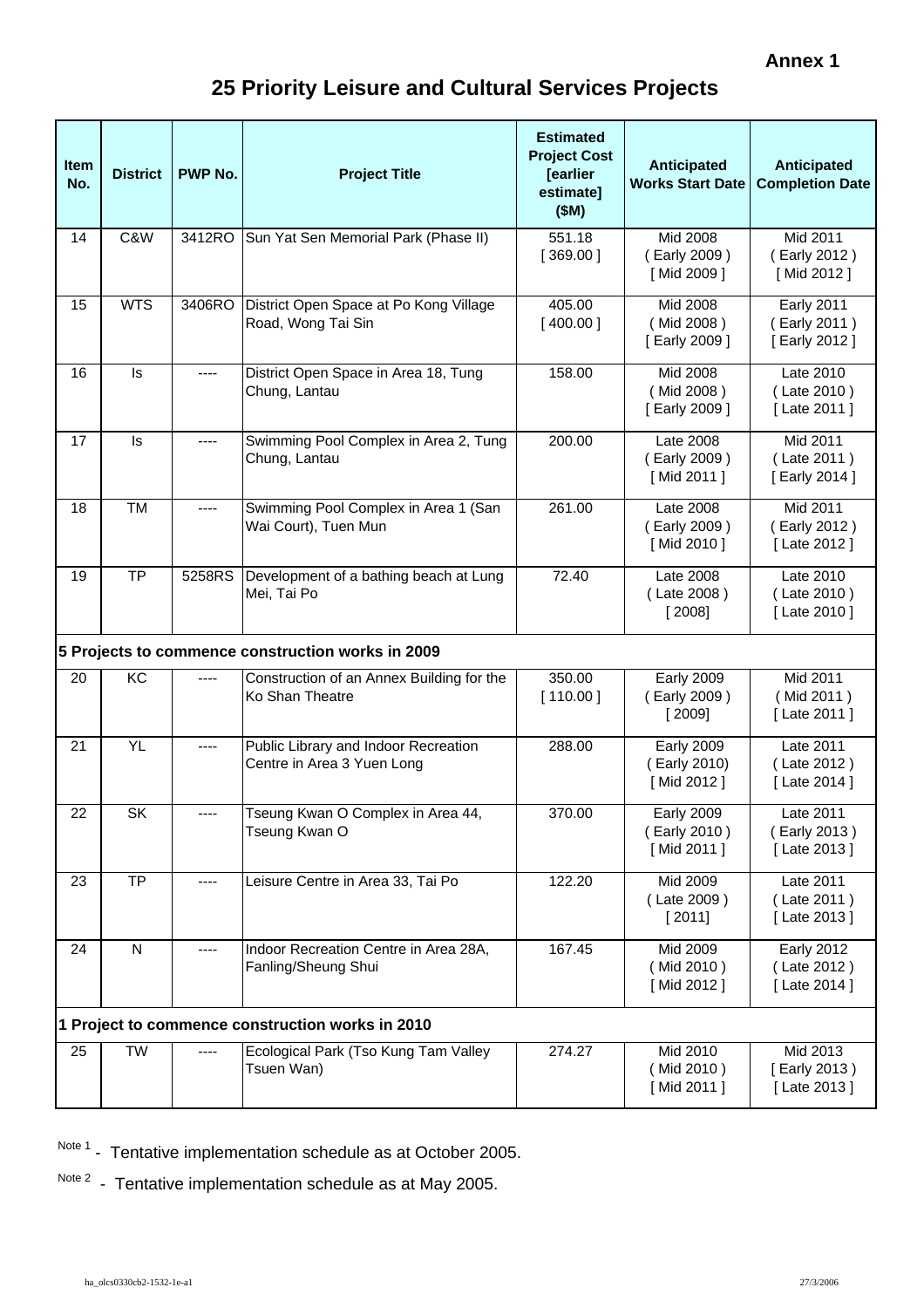# **Provision of Open Space (1)**

**( in hectare)**

| (A)                                                    | (B)                | (C1)                                        | (C2)                                                                                  | (C3)                                                                                                    | (C4)             | (D)                                      |
|--------------------------------------------------------|--------------------|---------------------------------------------|---------------------------------------------------------------------------------------|---------------------------------------------------------------------------------------------------------|------------------|------------------------------------------|
| <b>Existing</b><br><b>Population</b><br>$(2005)^{(2)}$ | <b>Requirement</b> | <b>Housing</b><br>Department <sup>(3)</sup> | <b>Leisure and</b><br><b>Cultural</b><br><b>Services</b><br>Department <sup>(4)</sup> | <b>Anticipated by</b><br>Leisure and<br><b>Cultural</b><br><b>Services</b><br>Department <sup>(5)</sup> | $(C1 + C2 + C3)$ | Surplus /<br>Shortfall (-)<br>$(C4 - B)$ |
| C&W                                                    |                    |                                             |                                                                                       |                                                                                                         |                  |                                          |
| 248,200                                                | 49.64              | 0.20                                        | 48.14                                                                                 | 4.10                                                                                                    | 52.44            | 2.80                                     |
| E                                                      |                    |                                             |                                                                                       |                                                                                                         |                  |                                          |
| 587,500                                                | 117.50             | 33.50                                       | 98.30                                                                                 | 1.00                                                                                                    | 132.80           | 15.30                                    |
| KC                                                     |                    |                                             |                                                                                       |                                                                                                         |                  |                                          |
| 371,200                                                | 74.24              | 7.60                                        | 74.33                                                                                 | 0.31                                                                                                    | 82.24            | 8.00                                     |
| <b>KT</b>                                              |                    |                                             |                                                                                       |                                                                                                         |                  |                                          |
| 587,800                                                | 117.56             | 72.90                                       | 69.47                                                                                 | 6.40                                                                                                    | 148.77           | 31.21                                    |
| <b>SSP</b>                                             |                    |                                             |                                                                                       |                                                                                                         |                  |                                          |
| 375,000                                                | 75.00              | 30.30                                       | 61.05                                                                                 | 1.02                                                                                                    | 92.37            | 17.37                                    |
| $\mathbf{s}$                                           |                    |                                             |                                                                                       |                                                                                                         |                  |                                          |
| 277,500<br><b>WC</b>                                   | 55.50              | 22.40                                       | 127.73                                                                                | 1.87                                                                                                    | 152.00           | 96.50                                    |
| 151,100                                                | 30.22              | 0.00                                        | 30.52                                                                                 | 0.00                                                                                                    | 30.52            | 0.30                                     |
| <b>WTS</b>                                             |                    |                                             |                                                                                       |                                                                                                         |                  |                                          |
| 434,000                                                | 86.80              | 73.10                                       | 51.36                                                                                 | 16.70                                                                                                   | 141.16           | 54.36                                    |
| <b>YTM</b>                                             |                    |                                             |                                                                                       |                                                                                                         |                  |                                          |
| 302,000                                                | 60.40              | 2.30                                        | 41.55                                                                                 | 4.65                                                                                                    | 48.50            | $-11.90$                                 |
| $\mathsf{ls}$                                          |                    |                                             |                                                                                       |                                                                                                         |                  |                                          |
| 135,000                                                | 27.00              | 18.10                                       | 127.40                                                                                | 5.35                                                                                                    | 150.85           | 123.85                                   |
| <b>KwT</b>                                             |                    |                                             |                                                                                       |                                                                                                         |                  |                                          |
| 514,800                                                | 102.96             | 65.30                                       | 60.14                                                                                 | 8.82                                                                                                    | 134.26           | 31.30                                    |
| $\mathsf{N}$                                           |                    |                                             |                                                                                       |                                                                                                         |                  |                                          |
| 291,900                                                | 58.38              | 27.50                                       | 38.91                                                                                 | 3.20                                                                                                    | 69.61            | 11.23                                    |
| <b>SK</b>                                              |                    |                                             |                                                                                       |                                                                                                         |                  |                                          |
| 407,100                                                | 81.42              | 40.70                                       | 84.32                                                                                 | 2.34                                                                                                    | 127.36           | 45.94                                    |
| <b>ST</b>                                              |                    |                                             |                                                                                       |                                                                                                         |                  |                                          |
| 620,400                                                | 124.08             | 88.20                                       | 58.02                                                                                 | 7.60                                                                                                    | 153.82           | 29.74                                    |
| <b>TP</b>                                              |                    |                                             |                                                                                       |                                                                                                         |                  |                                          |
| 299,400                                                | 59.88              | 32.00                                       | 56.39                                                                                 | 2.27                                                                                                    | 90.66            | 30.78                                    |
| <b>TW</b>                                              |                    |                                             |                                                                                       |                                                                                                         |                  |                                          |
| 278,000<br><b>TM</b>                                   | 55.60              | 9.30                                        | 73.89                                                                                 | 35.70                                                                                                   | 118.89           | 63.29                                    |
| 499,300                                                | 99.86              | 71.50                                       | 101.96                                                                                | 2.69                                                                                                    | 176.15           | 76.29                                    |
| YL                                                     |                    |                                             |                                                                                       |                                                                                                         |                  |                                          |
| 551,900                                                | 110.38             | 44.60                                       | 50.37                                                                                 | 6.06                                                                                                    | 101.03           | $-9.35$                                  |

**Note** 

(1) According to the Hong Kong Planning Standards and Guidelines, the standard for provision of open

- space is a minimum of 20 ha per 100,000 persons apportioned as (a) a minimum of 10 ha per 100,000 persons for District Open Space and (b) a minimum of 10 ha per 100,000 persons for Local Open Space.
- (2) The existing population is based on the 2005-based year estimates provided by Planning Department, which includes the usual residents and mobile residents but excludes the transient population.
- (3) Information is provided by the Housing Department in November 2005, which covers local open space provision in public rental housing, Tenants Purchase Scheme, Home Ownership Scheme, Private Sector Participation Scheme and Middle Income Housing Scheme etc.
- (4) Existing open spaces commissioned and administered by LCSD, which functionally serve as open spaces such as parks and playgrounds, outdoor tennis courts, gardens, sitting-out areas, beaches, camps, waterfront promenade and water sports centres.
- (5) This includes provision under the 25 priority projects, capital projects under construction or with preconstruction and other preparatory works in progress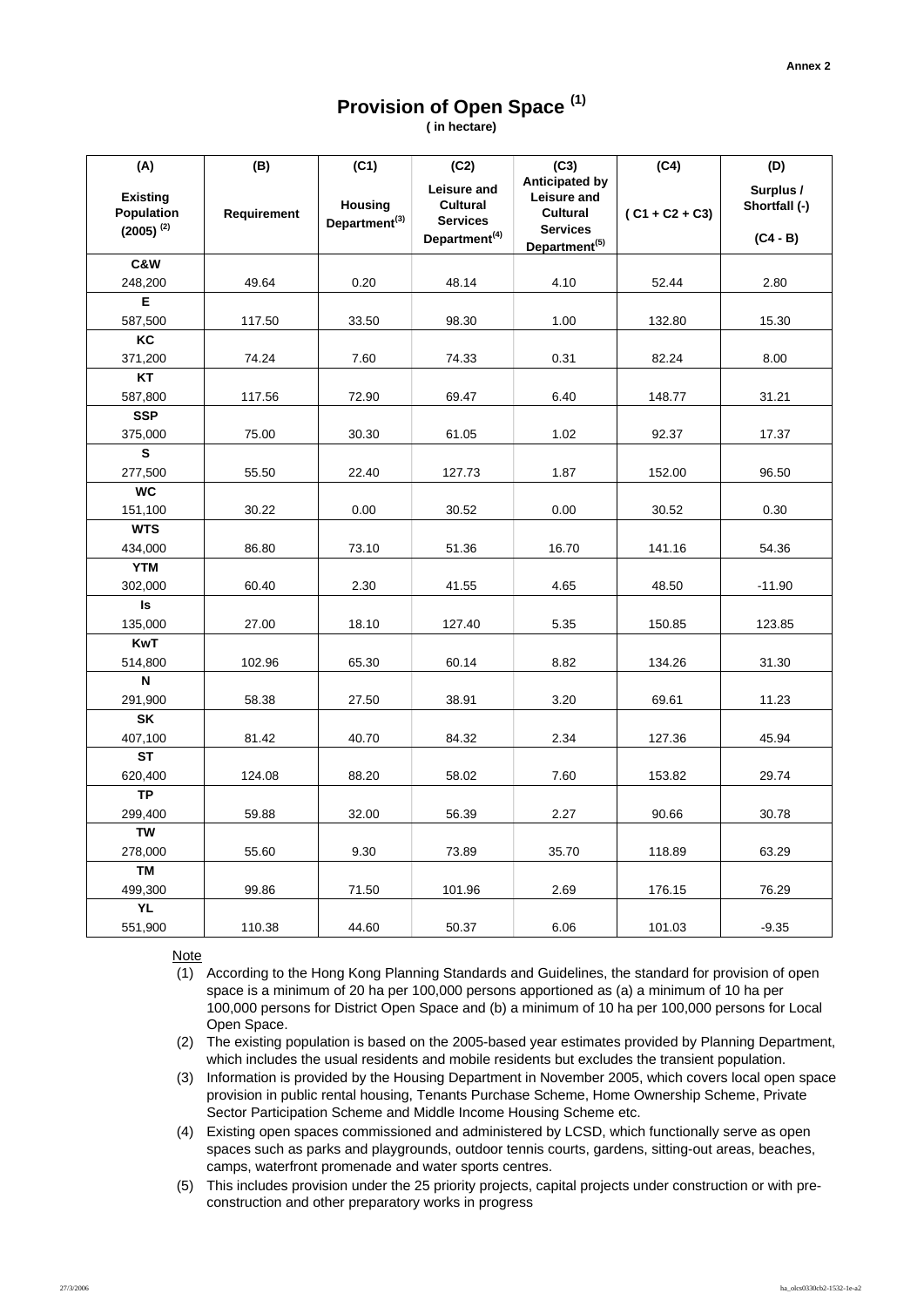| <b>Item</b><br><b>No</b> | <b>District</b> | <b>Project Title</b>                                                                                                  | <b>Remarks</b>                                                                                                                                                                                                                                                                                                                                                                                                                      |
|--------------------------|-----------------|-----------------------------------------------------------------------------------------------------------------------|-------------------------------------------------------------------------------------------------------------------------------------------------------------------------------------------------------------------------------------------------------------------------------------------------------------------------------------------------------------------------------------------------------------------------------------|
| 1                        | C&W             | New Education cum Exhibition Centre<br>at Hong Kong Zoological and Botanical supported its implementation.<br>Gardens | This is the only outstanding ex-MC project in the C&W District and DC                                                                                                                                                                                                                                                                                                                                                               |
| $\overline{2}$           | E               | Quarry Bay Park Phase II (Stages 2 &<br>3)                                                                            | EDC was consulted on 20.10.2005 and members agreed to the<br>proposed project priority for active planning. The site will only be<br>available upon expiry of the current short term tenancy on 1.1.2010.<br>The proposed project will meet the local demand for open space to<br>complement the waterfront development as always pursued by the<br>public.                                                                         |
| 3                        | Е               | Proposed Park in Aldrich Bay                                                                                          | EDC was consulted on 20.10.2005 and members agreed to the<br>proposed project priority for active planning. The site is now being<br>used as a golf driving range under a short term tenancy which will<br>expire on 1.1.2009. Such temporary use of the site has aroused the<br>protest from the residents and members of EDC and LegCo against<br>the noise nuisances, glaring lights and visual impact due to the safety<br>net. |
| 4                        | <b>KC</b>       | Local Open Site at Chung Yee Street                                                                                   | The project was discussed at the Culture, Recreation and Sports<br>Committee held on 27.10.2005. Members supported that the project<br>should be accorded top priority in the list of outstanding ex-MC<br>projects in KC District.                                                                                                                                                                                                 |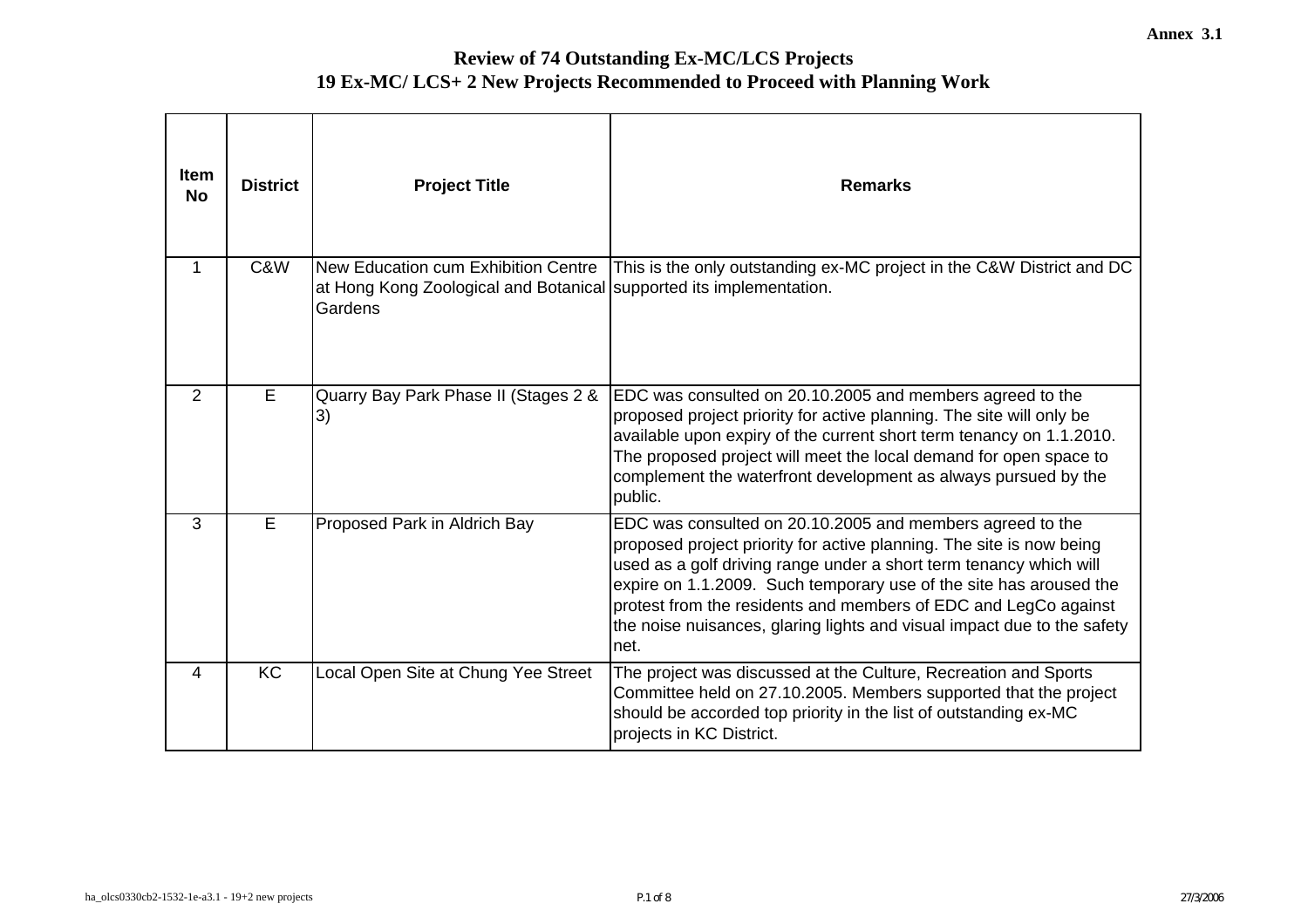| <b>Item</b><br><b>No</b> | <b>District</b> | <b>Project Title</b>                                                                                    | <b>Remarks</b>                                                                                                                                                                                                                                                                                                                                                                                                                                                                                                                                                                                                                                                                                                                                         |
|--------------------------|-----------------|---------------------------------------------------------------------------------------------------------|--------------------------------------------------------------------------------------------------------------------------------------------------------------------------------------------------------------------------------------------------------------------------------------------------------------------------------------------------------------------------------------------------------------------------------------------------------------------------------------------------------------------------------------------------------------------------------------------------------------------------------------------------------------------------------------------------------------------------------------------------------|
| 5                        | KT              | Lam Tin North Family Leisure Centre<br>(To be retitled as Lam Tin North<br>Municipal Services Building) | KTDMC and KTDC were consulted respectively on 5.1.2006 and<br>24.1.2006 and they agreed to the revised scope to provide a district<br>library and an indoor swimming pool, and to reprovision the existing<br>music centre in Ngau Tau Kok. The population in Kwun Tong District<br>will soon reach 600,000. There is a need to provide an additional<br>district library and an indoor heated pool. Currently KT District has not<br>been provided with any indoor heated pool facility. The existing<br>facilities of the music centre are worn out and outdated after having<br>been used for almost 20 years. The proposed reprovisioning will allow<br>expansion and replacement of the outdated facilities to meet the<br>training requirements. |
| 6                        | S               | Leisure Centre at Wah Fu<br>(To change as Wah Fu Rest Garden)                                           | SDC was consulted on 24.10.2005. Members noted the revised<br>project scope and its priority for active planning. The site is now vacant<br>and some initial technical feasibility studies such as the geotechnical<br>assessment on the slopes need to be carried out. As Wah Fu is rather<br>remote and stands farther away from the central area of the Southern<br>District with less provision of open space facilities in the vicinity, there<br>is a great demand for the provision of more open space to provide<br>leisure facilities for the residents there.                                                                                                                                                                                |
| $\overline{7}$           | <b>SSP</b>      | <b>Tung Chau Street Complex</b><br>- AP project                                                         | At the meeting of the Community Affairs Committee of SSPDC held on<br>12.1.2006, members supported the proposal to commence initial<br>planning for the project and urged for its early implementation. The<br>possibility of relocating the project to a more suitable site within the<br>West Kowloon Reclamation area (as suggested by DC members) is<br>being explored with PlanD. Incorporation of some of the proposed<br>facilities of LCSD and other departments in another outstanding Ex-<br>MC project, namely, Lai Chi Kok Park Stage III, into Tung Chau Street<br>Complex is also being looked into.                                                                                                                                     |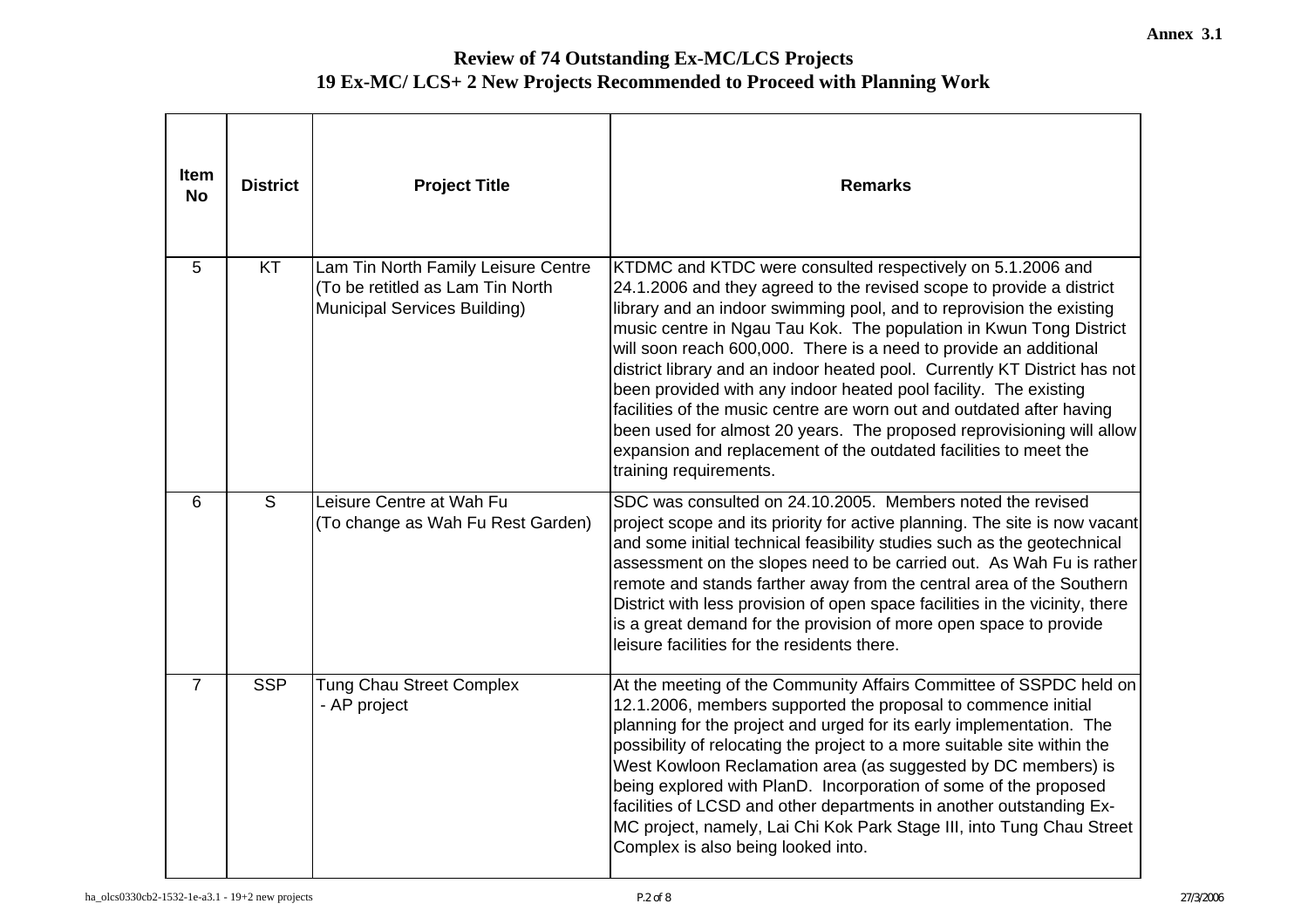| <b>Item</b><br><b>No</b> | <b>District</b> | <b>Project Title</b>                                                                                    | <b>Remarks</b>                                                                                                                                                                                                                                                                                                                                                                                                                                                                                                                                                                                                                                                     |
|--------------------------|-----------------|---------------------------------------------------------------------------------------------------------|--------------------------------------------------------------------------------------------------------------------------------------------------------------------------------------------------------------------------------------------------------------------------------------------------------------------------------------------------------------------------------------------------------------------------------------------------------------------------------------------------------------------------------------------------------------------------------------------------------------------------------------------------------------------|
|                          |                 |                                                                                                         | Sham Shui Po District has a population of 375,000 in 2005 and a<br>planned population reaching 483,800. The utilization rates of the<br>existing 5 sports centers during the peak period for the year 2004/05<br>ranging from 77% to 89%. Regarding library service, Sham Shui Po<br>District is currently served by 2 district libraries. The proposed<br>provision of an additional sports centre and district library would not<br>only help relieve the existing demand but would also meet the future<br>demand for indoor recreational facilities and library service arising<br>from the new population intake especially in West Kowloon in the<br>future. |
| 8                        | <b>SSP</b>      | Conversion of the Secondary Pool of<br>the Lai Chi Kok Park Swimming Pool<br>into an Indoor Heated Pool | At the meeting of the Community Affairs Committee of SSPDC held on<br>12.1.2006, DC members supported the proposal to construct a<br>hydraulic platform in the existing outdoor heated main pool as an<br>alternative to converting the secondary pool into an indoor heated pool<br>in order to solve all the foreseen technical and operational problems<br>and meet local demands for swimming and training needs of<br>swimming associations. ArchSD is making an initial assessment on<br>the technical feasibility of the proposal.                                                                                                                          |
| 9                        | <b>SSP</b>      | Redevelopment of Cheung Sha Wan<br>Road / Cheung Shun Street<br>Playground                              | DC members were advised at the meeting of the Community Affairs<br>Committee of SSPDC held on 12.1.2006 that the project, with funding<br>earmarked for 2006-07, would commence in 2006 for completion in<br>2007.                                                                                                                                                                                                                                                                                                                                                                                                                                                 |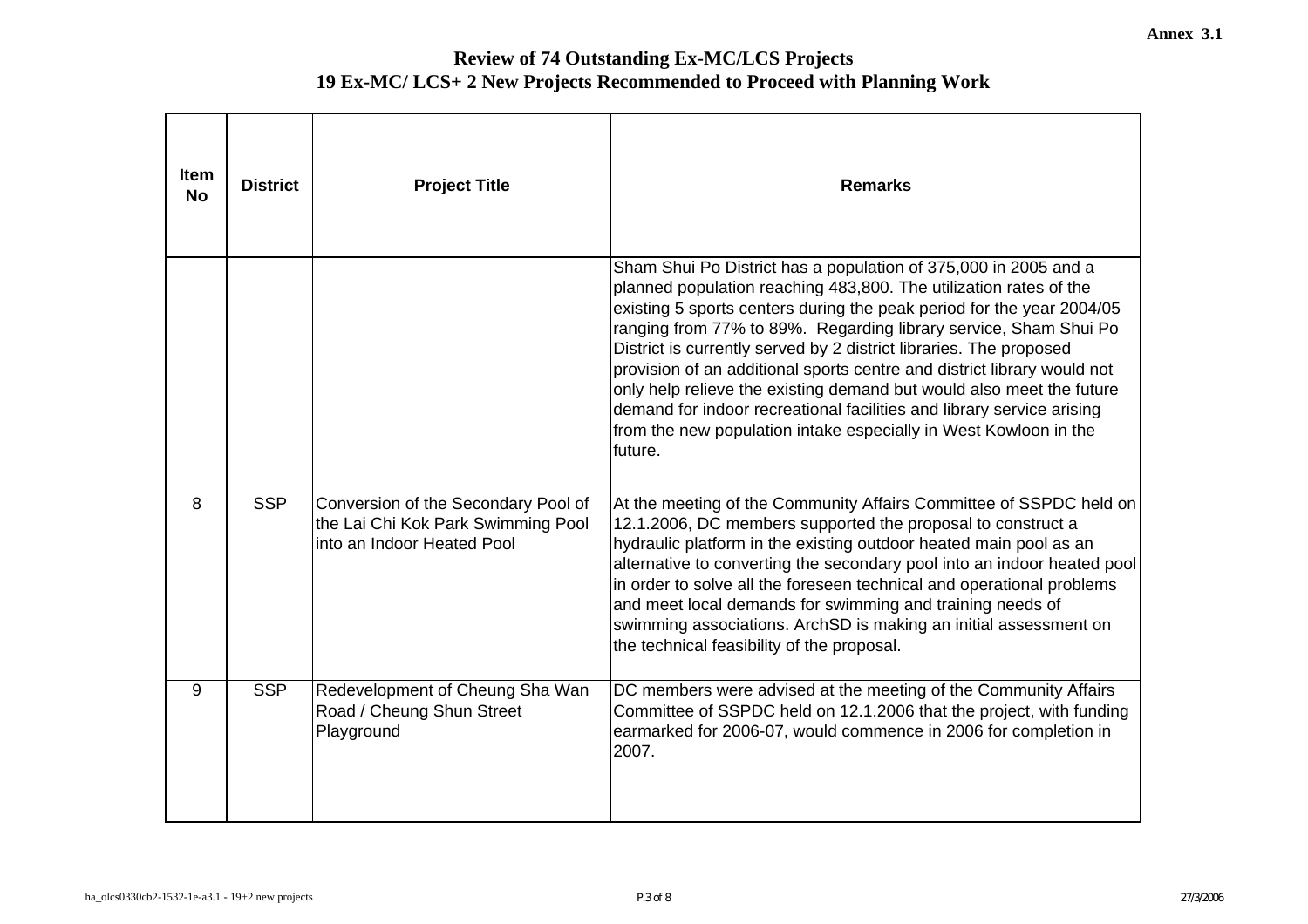| <b>Item</b><br><b>No</b> | <b>District</b> | <b>Project Title</b>                                        | <b>Remarks</b>                                                                                                                                                                                                                                                                                                                                                                                                                                                                                                                                                                                                                      |
|--------------------------|-----------------|-------------------------------------------------------------|-------------------------------------------------------------------------------------------------------------------------------------------------------------------------------------------------------------------------------------------------------------------------------------------------------------------------------------------------------------------------------------------------------------------------------------------------------------------------------------------------------------------------------------------------------------------------------------------------------------------------------------|
| 10                       | <b>KwT</b>      | Yi                                                          | Indoor Recreation Centre Area 4 Tsing With reference to the HKPSG, with an existing population of 514,800,<br>8 sports centres should be provided in Kwai Tsing District. At present,<br>there are 7 IRCs in Kwai Tsing District with the average usage rates<br>from 66% to 78% in 2005. The Kwai Tsing District Council has<br>accorded this project with the first priority among the three ex-MC<br>projects for Kwai Tsing. On provision of this IRC, the number of<br>standard IRC provision with reference to the HKPSG in Kwai Tsing<br>District would be met in full.                                                      |
| 11                       | N               | District Open Space Areas 47 and 48<br>Fanling/ Sheung Shui | Development of the project is recommended to meet the local demand<br>for provision of more soccer pitches in the southern part of Fanling.<br>The site is currently vacant and ready for development.<br>LCSD consulted the North District Council on 13.10.2005 to review the<br>existing provision and future planning of LCS facilities in the North<br>District and seek DC's views on the priority for the remaining ex-MC<br>projects. We recommended to start early planning for this project,<br>possibly with a soccer pitch included in the project scope to meet local<br>demand. Members supported the recommendation. |
| 12                       | $\mathsf{N}$    | Local Open Space Area 25 Fanling/<br>Sheung Shui            | There is a local demand for provision of innovative recreational<br>facilities for residents, especially young people in the district.<br>We have consulted the North District Council. With members' support,<br>we have started early stage planning work for this project for provision<br>of innovative recreational facilities, including skateboarding and BMX<br>cycling facilities at two suitable sites.                                                                                                                                                                                                                   |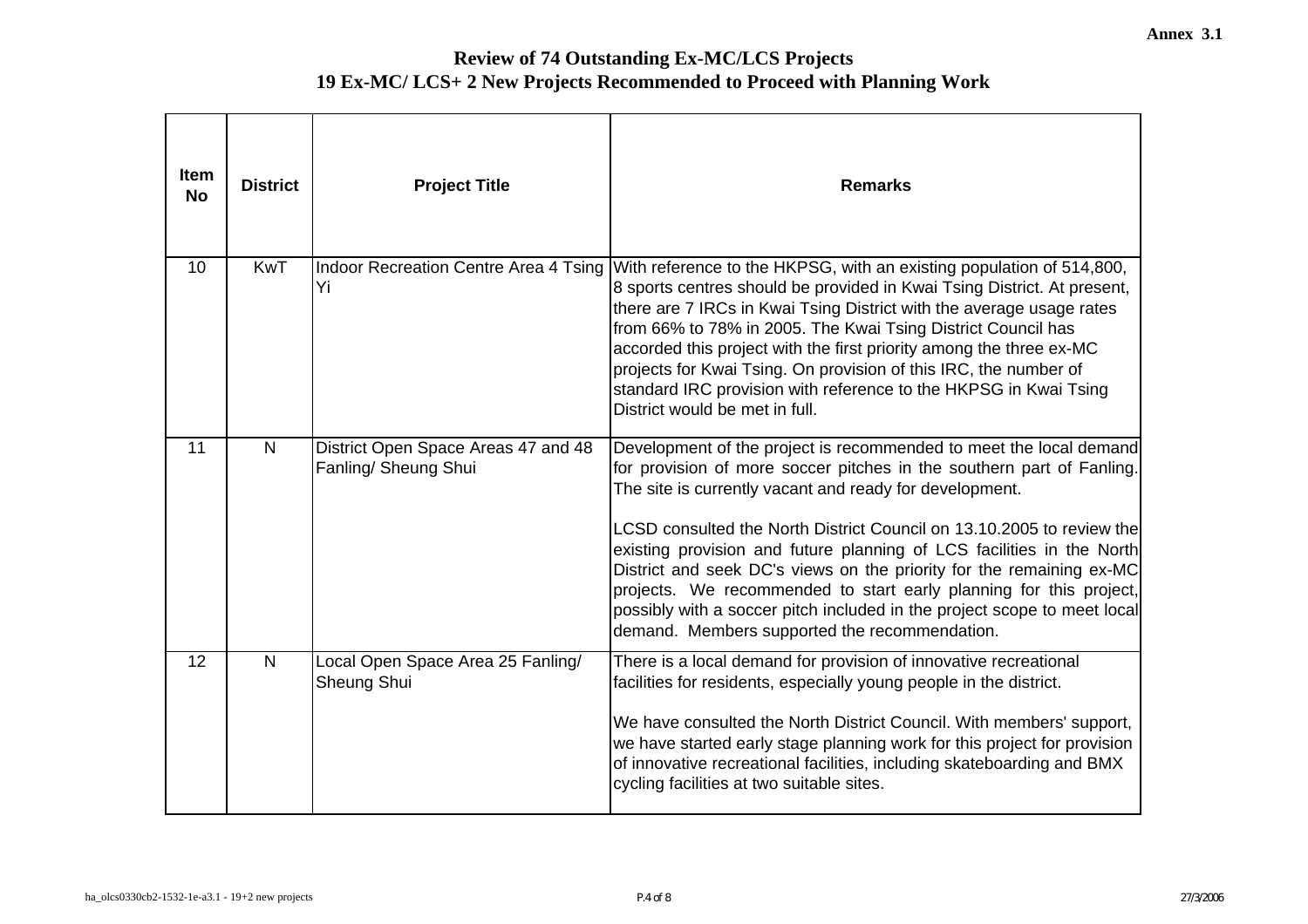| <b>Item</b><br><b>No</b> | <b>District</b>        | <b>Project Title</b>                                      | <b>Remarks</b>                                                                                                                                                                                                                                                                                                                                                                                                                                                                                                                                                                                                                     |
|--------------------------|------------------------|-----------------------------------------------------------|------------------------------------------------------------------------------------------------------------------------------------------------------------------------------------------------------------------------------------------------------------------------------------------------------------------------------------------------------------------------------------------------------------------------------------------------------------------------------------------------------------------------------------------------------------------------------------------------------------------------------------|
| 13                       | <b>SK</b>              | District Open Space in Area 37,<br>Tseung Kwan O          | We propose to develop this project to meet the demand for open<br>space in the densely populated and fast-growing Tseung Kwan O new<br>town. The site has been vacant for several years with only temporary<br>greening works for visual improvements. It is currently fenced off and<br>ready for permanent development.                                                                                                                                                                                                                                                                                                          |
| 14                       | $\overline{\text{ST}}$ | Indoor Recreation Centre-cum-Library<br>Area 14B, Sha Tin | At a meeting of the Sha Tin District Council (STDC)'s Culture, Sports<br>and Community Development Committee (CSCDC) held on<br>21.12.2005, members supported the plan to commence preliminary<br>planning work for this project, which was ranked as priority no. 1 by<br>STDC, and urged for its early implementation.                                                                                                                                                                                                                                                                                                           |
|                          |                        |                                                           | Sha Tin District is presently served by 1 major library, 1 district library<br>and 1 small library, with average daily usage of 6192, 3627 and 1070<br>respectively in 2005. The opening of the district library in Ma On Shan<br>in 2005 has helped nourish reading habits, which, as a result, created<br>higher demand for library services in the district. Sha Tin District<br>requires the support of district library in the less accessible areas to<br>alleviate the heavy demand focused on the major library. The project<br>will also help meet the demand for indoor recreational facilities in Sha<br>Tin East area. |
| 15                       | <b>TM</b>              | District Open Space in Area 27 (Sham<br>Shing) Tuen Mun   | The project is given a priority no. 2 by TMDC in view of its close<br>proximity to the Castle Peak Beach. TMDC considered that by<br>implementing this project, it could make the area more attractive to<br>tourists and promote local economy. Part of the project site is<br>occupied by an existing wholesale fish market and the other parts are<br>being leased on STT. The project site will be available for<br>development only after the market was relocated to Area 44 and the<br>termination of relevant STTs. As advised by DLO, the tentative date of<br>relocation of the fish market is end 2009.                 |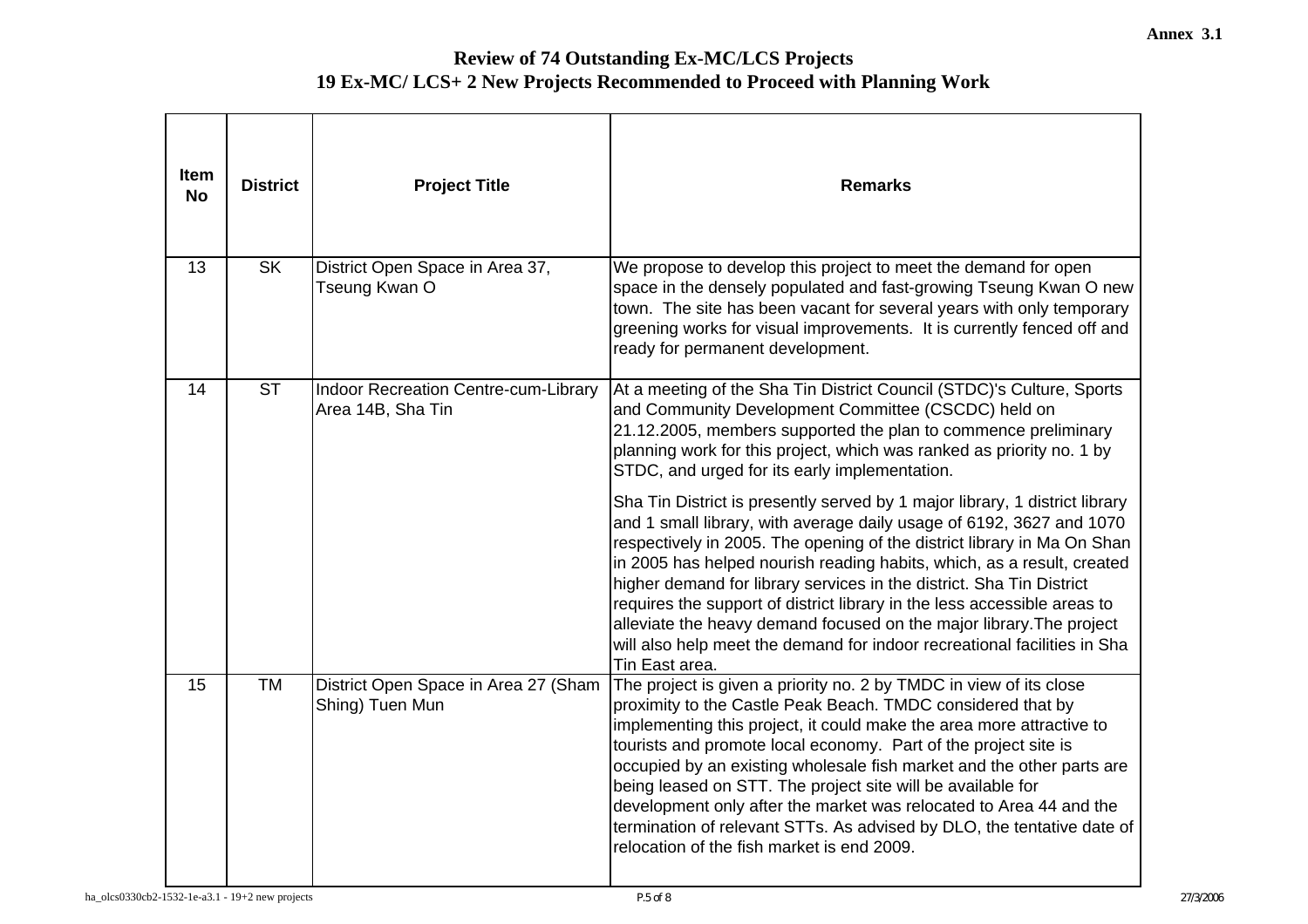| Item<br><b>No</b> | <b>District</b> | <b>Project Title</b>                                                                                     | <b>Remarks</b>                                                                                                                                                                                                                                                                                                                                                                                                                                                                                                                                                                                                                                                                                                                                                                                                                                                    |
|-------------------|-----------------|----------------------------------------------------------------------------------------------------------|-------------------------------------------------------------------------------------------------------------------------------------------------------------------------------------------------------------------------------------------------------------------------------------------------------------------------------------------------------------------------------------------------------------------------------------------------------------------------------------------------------------------------------------------------------------------------------------------------------------------------------------------------------------------------------------------------------------------------------------------------------------------------------------------------------------------------------------------------------------------|
| 16                | <b>TM</b>       | Indoor Recreation Centre Area 14 (Siu<br>Lun) Tuen Mun<br>- AP project                                   | With reference to the HKPSG, with a current population of 499,300<br>and a planned population of 608,900, Tuen Mun should be provided<br>with 8 IRCs. There are only four existing sports centres in Tuen Mun<br>District with the average usage rates from 67.0 % to 76.5%. The<br>provision of an additional sports centre will help meet the shortfall of<br>IRCs in the district. TMDC has accorded priority no. 3 for this project.                                                                                                                                                                                                                                                                                                                                                                                                                          |
| 17                | <b>TW</b>       | District Open Space and Indoor<br>Recreation Centre Area between<br>Tsuen Wan Park and Tsuen Wan<br>Road | We consulted TWDC on the relative priority of ex-MC projects in<br>Tsuen Wan. TWDC suggested developing this project after the<br>development of two other more deserving projects (i.e. Ecological Park<br>(Tso Kung Tam Valley) and Local Open Space in Area 50 Sham<br>Tseng, which had already been included under the January 2005 CE<br>Policy Address for priority treatment).<br>The site of the sports centre, which is KCRC's West Rail property<br>development, is to be reserved by KCRC within the Comprehensive<br>Development Area (CDA). We have started liaising with KCRC on the<br>location and implementation arrangements of the sports centre. The<br>area in the vicinity earmarked for open space development had<br>already been included in the Category A Tsuen Wan Park (Phase II)<br>project which would start construction in 2006. |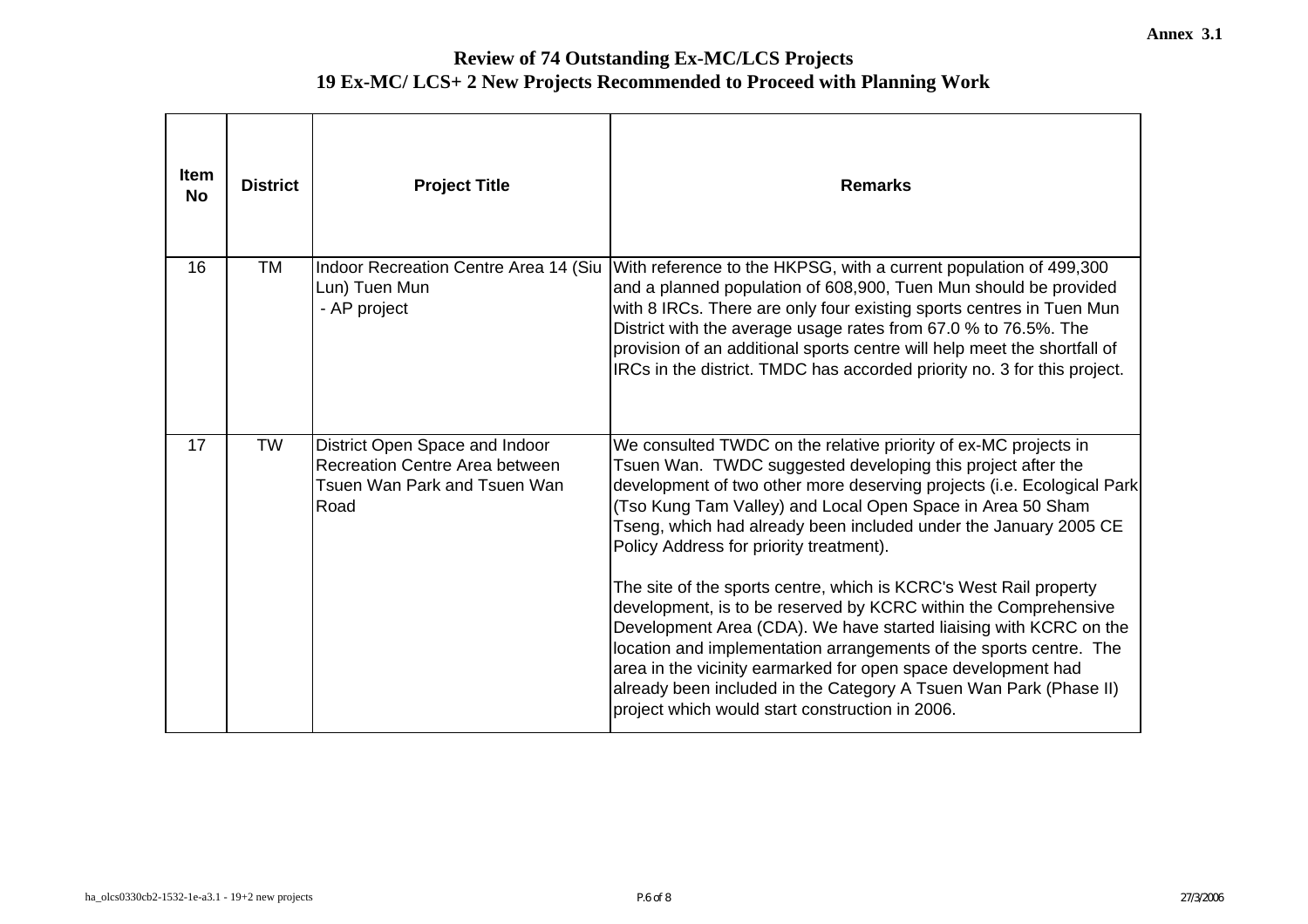| <b>Item</b><br><b>No</b> | <b>District</b> | <b>Project Title</b>                           | <b>Remarks</b>                                                                                                                                                                                                                                                                                                                                                                                                                                                                                                                                                                                                                               |
|--------------------------|-----------------|------------------------------------------------|----------------------------------------------------------------------------------------------------------------------------------------------------------------------------------------------------------------------------------------------------------------------------------------------------------------------------------------------------------------------------------------------------------------------------------------------------------------------------------------------------------------------------------------------------------------------------------------------------------------------------------------------|
| 18                       | <b>YL</b>       | Leisure Centre Area 101 Tin Shui Wai           | With a current population of 551,900, Yuen Long District should have<br>8 sports centres according to the HKPSG. Apart from the existing 3<br>sports centres, one in Area 17 TSW is under construction and two are<br>under active planning ("TSW Public Library cum Indoor Recreation<br>Centre" and "Public Library and Indoor Recreation Centre in Area 3<br>Yuen Long"). The district will still have a shortfall of two IRCs<br>according to standards in the HKPSG.<br>This Leisure Centre can help meet the demand for indoor recreational<br>facilities in Tin Shui Wai North area where there is a population of<br>around 100,000. |
| 19                       | <b>YL</b>       | District Square Areas 33A & 29 Tin<br>Shui Wai | Yuen Long District Council (YLDC)'s Culture, Recreation and Sports<br>Committee passed a motion on 5.7.2005, urging for the early<br>implementation of this project by minor building works (MBW). On<br>23.2.2006, LCSD reported to YLDC the plan to commence preliminary<br>planning work for "319LS Leisure Centre Area 101 Tin Shui Wai" and<br>to follow up on the implementation of "12CE District Square Areas 33A<br>and 29 Tin Shui Wai"by MBW. Members had not indicated any<br>objection.                                                                                                                                         |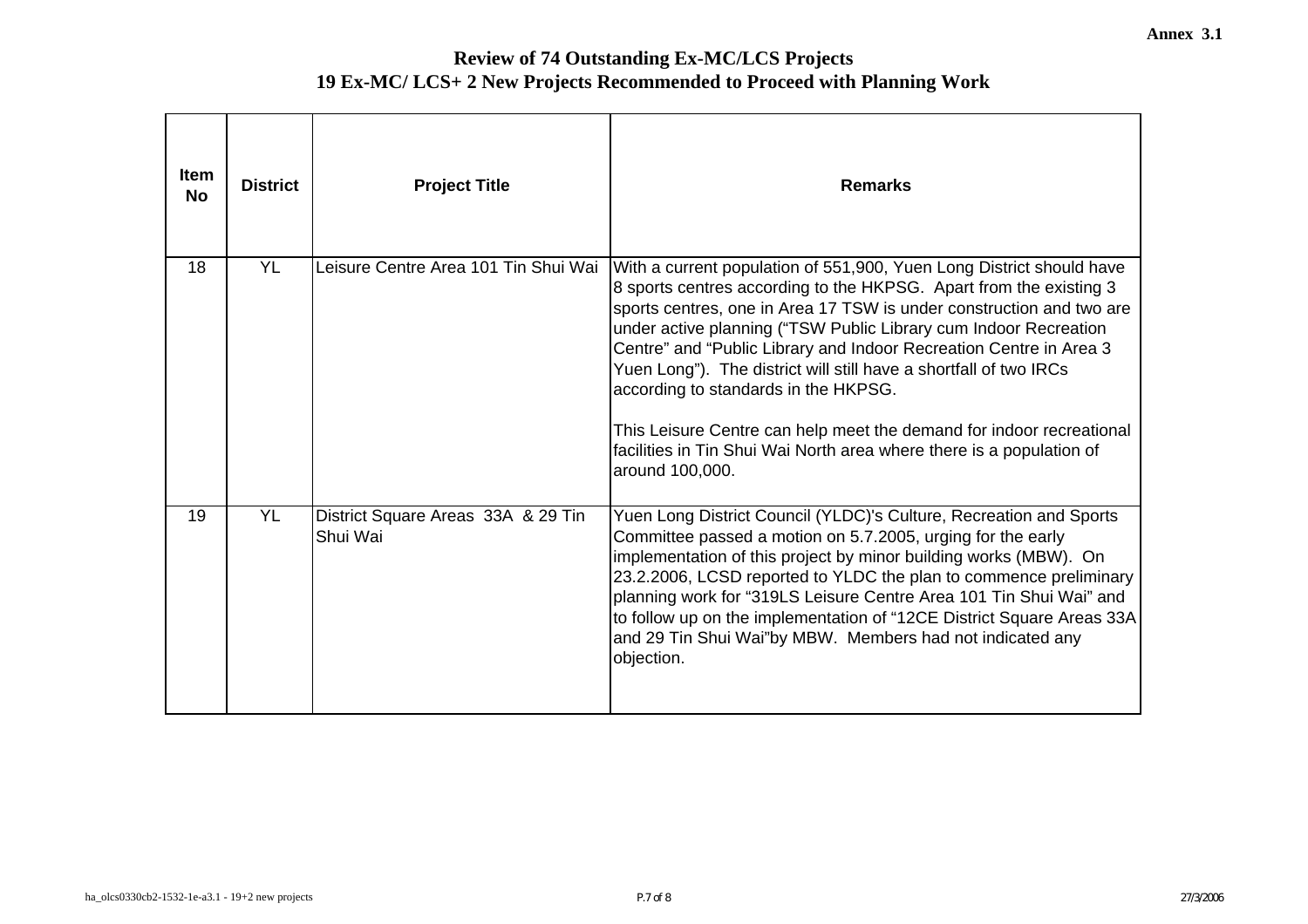| Item<br><b>No</b> | <b>District</b> | <b>Project Title</b> | <b>Remarks</b> |
|-------------------|-----------------|----------------------|----------------|
|                   |                 |                      |                |

# **2 new projects recommended for further processing**

| A | <b>YTM</b> | Improvement Works of Mongkok<br>Stadium | The Mongkok Stadium, which was formerly known as the Army Sport<br>Ground, was handed over to ex-Urban Council for management in<br>1961 and is now under the management of the Leisure and Cultural<br>Services Department. Over the years, only a few minor improvement<br>works have been carried out in a piecemeal fashion to maintain the<br>service level of the stadium facilities to the public. As the stands were<br>built more than 40 years ago, it is considered necessary to improve<br>them for safety sake and to add covers to the stands numbered 1 to 6<br>and 11 to 18 so as to create a more comfortable environment for the<br>spectators.                                                                                                                                                                                                                                                      |
|---|------------|-----------------------------------------|------------------------------------------------------------------------------------------------------------------------------------------------------------------------------------------------------------------------------------------------------------------------------------------------------------------------------------------------------------------------------------------------------------------------------------------------------------------------------------------------------------------------------------------------------------------------------------------------------------------------------------------------------------------------------------------------------------------------------------------------------------------------------------------------------------------------------------------------------------------------------------------------------------------------|
| B | <b>SK</b>  | Area 74S Tseung Kwan O (new<br>project) | District Open Space and Sports Centre To meet the demand for open space and sports centre especially in<br>the fast-growing southern part of Tseung Kwan O, we proposed and<br>SKDC fully supported that the priority should be given to this new<br>project (non ex-MC) so as to achieve a balanced development of LCS<br>facilities in Sai Kung district.<br>We conducted a consultation with the SKDC on 29.9.2005 to review<br>the existing provision of LCS facilities in Sai Kung, reporting the latest<br>project development progress and seeking DC's views on the priority<br>of the remaining ex-MC projects and other possible new projects.<br>Members fully supported the early implementation of this new project<br>and considered that very high priority should be accorded to it as the<br>Tiu Keng Leng area was densely populated with strong demand for<br>public leisure and sports facilities. |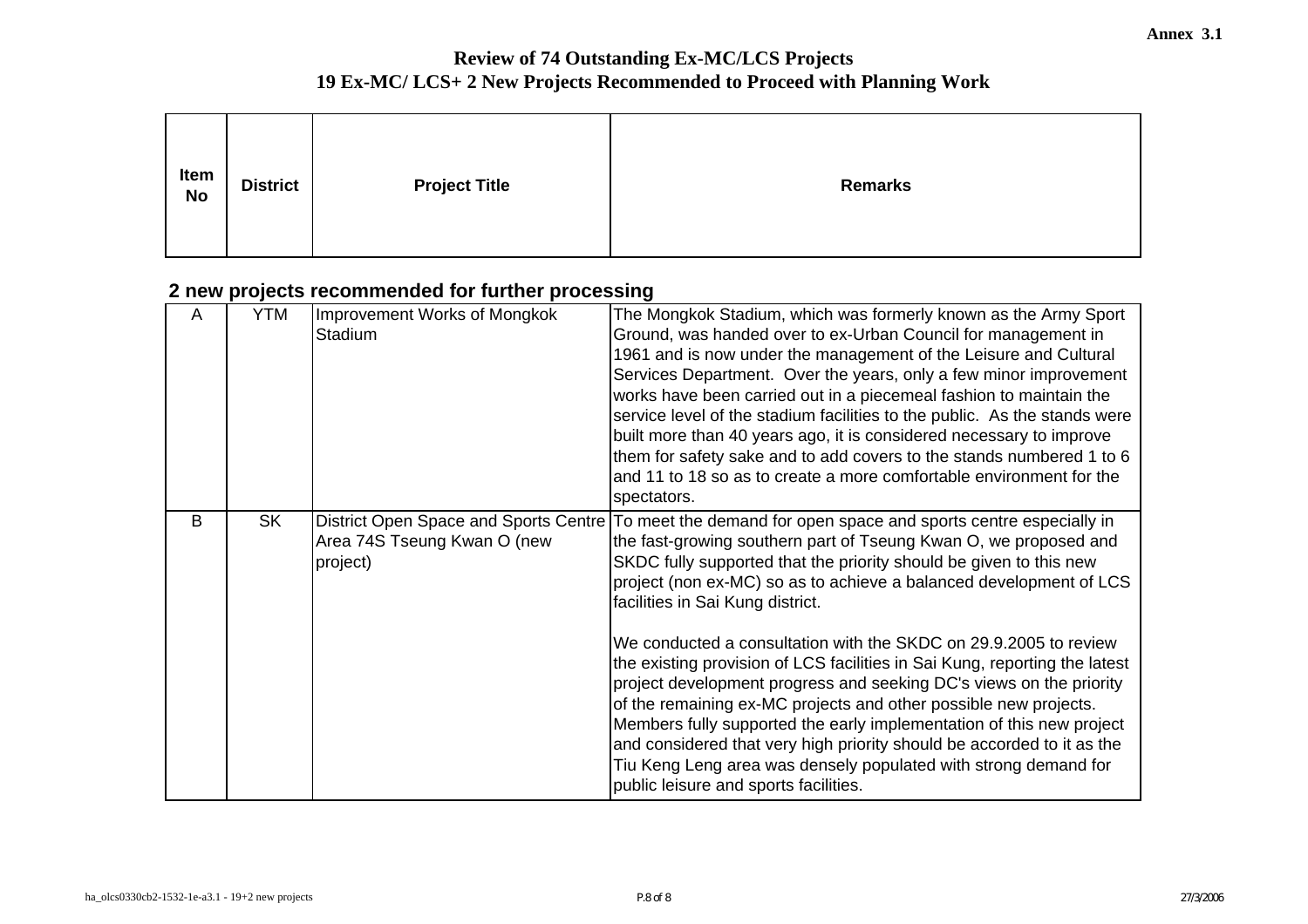## **Review of 74 Outstanding Ex-MC/LCS Projects 55 Ex-MC/ LCS Projects Under Further Review**

| Item<br>No.         | <b>Project Title</b>                                                                | <b>Present Status</b>                                                                                                                                                                                                                                                                                                                                                                                                                          |
|---------------------|-------------------------------------------------------------------------------------|------------------------------------------------------------------------------------------------------------------------------------------------------------------------------------------------------------------------------------------------------------------------------------------------------------------------------------------------------------------------------------------------------------------------------------------------|
| <b>Eastern</b>      |                                                                                     |                                                                                                                                                                                                                                                                                                                                                                                                                                                |
| 1                   | Improvement of camping<br>facilities in Lei Yue Mun<br>Park and Holiday Village     | • Noting that the venue is now undergoing some upgrading<br>and improvement works under a capital works project,<br>EDC had no views on the proposal for withholding the<br>project for the time being as there was no urgent need for<br>it.                                                                                                                                                                                                  |
| <b>Kowloon City</b> |                                                                                     |                                                                                                                                                                                                                                                                                                                                                                                                                                                |
| 2                   | Lo Lung Hang Garden                                                                 | The project site falls within the alignment of the future<br>Central Kowloon Route (CKR) and is in close proximity to<br>a proposed ventilation building. Construction of CKR is<br>expected to commence in 2010. Further planning of the<br>project could not be proceeded for the time being until the<br>implementation details for CKR have been finalized.                                                                                |
|                     |                                                                                     | At the Culture, Recreation and Sports Committee of<br>KCDC held on 27.10.2005, members noted that the<br>project site would be affected by CKR and agreed that<br>priority should be given to the other ex-MC project in the<br>District, namely 454CR Local Open Site at Chung Yee<br>Street.                                                                                                                                                 |
| <b>Kwun Tong</b>    |                                                                                     |                                                                                                                                                                                                                                                                                                                                                                                                                                                |
| 3                   | <b>Temporary Recreational</b><br>Development at Ma Yau<br><b>Tong West Landfill</b> | <b>EXAMPLE KITOM KITOC</b> were consulted respectively on<br>5.1.2006 and 24.1.2006 and they had no strong views on<br>the proposal for withholding the project planning work as<br>there was less urgent need for the project. There were<br>existing facilities in the vicinity including Hiu Ming Street<br>Playground and Hiu Kwong Street Recreational Ground.                                                                            |
| $\overline{4}$      | Kai Tak Park                                                                        | <b>EXAMPLE STAMPLE KITTEC</b> were consulted respectively on<br>5.1.2006 and 24.1.2006 and they had no strong views on<br>the proposal for withholding the project planning work as<br>there was less urgent need for the project. There were<br>existing facilities in the vicinity including Kowloon Bay<br>Park, Kowloon Bay Sports Ground, Kowloon<br>Bay<br>Playground, Ping Shek Playground and Kwun Tong Road<br>Children's Playground. |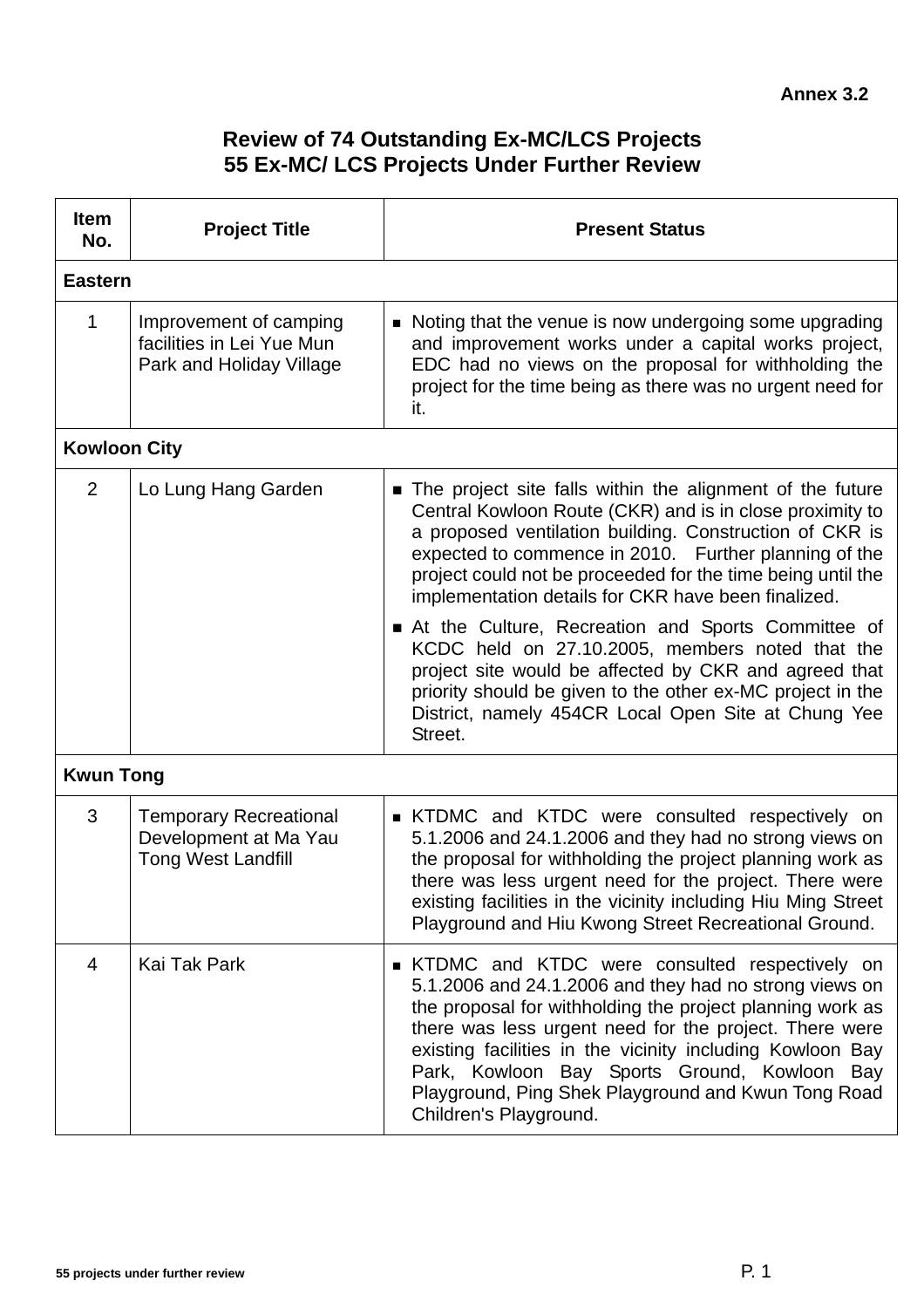| <b>Project Title</b>                                                        | <b>Present Status</b>                                                                                                                                                                                                                                                                                                                                          |  |
|-----------------------------------------------------------------------------|----------------------------------------------------------------------------------------------------------------------------------------------------------------------------------------------------------------------------------------------------------------------------------------------------------------------------------------------------------------|--|
| Lam Tin Park (Phase II)<br>(i.e. Ma Yau Tong Central<br>Landfill)           | <b>EXAMPLE STAMP</b> KTDC were consulted respectively on<br>5.1.2006 and 24.1.2006 and they had no strong views on<br>the proposal for withholding the project planning work as<br>there was less urgent need for the project. There were<br>existing facilities in the vicinity including Lam Tin Park<br>(Phase I) and Lam Tin Service Reservoir Playground. |  |
| <b>Sham Shui Po</b>                                                         |                                                                                                                                                                                                                                                                                                                                                                |  |
| Improvement to Cheung<br>Sha Wan Playground                                 | ■ DC members noted at the meeting of the Community<br>Affairs Committee of SSPDC held on 12.1.2006 that the<br>implementation of the project had to tie in with the<br>implementation of the recommended restructuring<br>strategy of Cheung Sha Wan District. They had no strong<br>views on our not according priority to the project.                       |  |
| Lai Chi Kok Park Stage III<br>(Indoor Games Centre -<br>Phase IB)           | • Given that the existing leisure and recreational facilities in<br>the area are adequate to meet local demands, DC<br>members shared our views at the meeting of the<br>Community Affairs Committee of SSPDC held on<br>12.1.2006 that there was no imminent need to implement<br>the project. The project will be kept under review.                         |  |
| <b>Southern</b>                                                             |                                                                                                                                                                                                                                                                                                                                                                |  |
| Replenishment of the<br><b>Stanley Main Beach</b>                           | ■ SDC was consulted on 24.10.2005 and had no strong<br>views on the proposal for withholding the project for the<br>time being as there was no urgent need in view of the fact<br>that the condition of the sand at the beach was<br>acceptable at the moment.                                                                                                 |  |
| <b>Wan Chai</b>                                                             |                                                                                                                                                                                                                                                                                                                                                                |  |
| New Tennis Centre cum<br><b>Carpark at Moreton</b><br>Terrace               | At the meeting of the Cultural and Leisure Services<br>Committee of WchDC held on 7.12.005, DC members<br>had no strong views on our not according priority to the<br>project but considered that the project should continue to<br>be kept under review.                                                                                                      |  |
| <b>Yau Tsim Mong</b>                                                        |                                                                                                                                                                                                                                                                                                                                                                |  |
| Open Space Development<br>in West Kowloon<br><b>Reclamation at Road D10</b> | • The site is currently granted to HyD as a works site untill<br>30.6.2006, which will also be affected by the proposed<br>CKR under planning, which is expected to commence<br>work in 2010.                                                                                                                                                                  |  |
|                                                                             | ■ Further planning of the project is not possible before the<br>implementation details for CKR are finalized.<br>At the Community Building Committee held on 6.10.2005,                                                                                                                                                                                        |  |
|                                                                             |                                                                                                                                                                                                                                                                                                                                                                |  |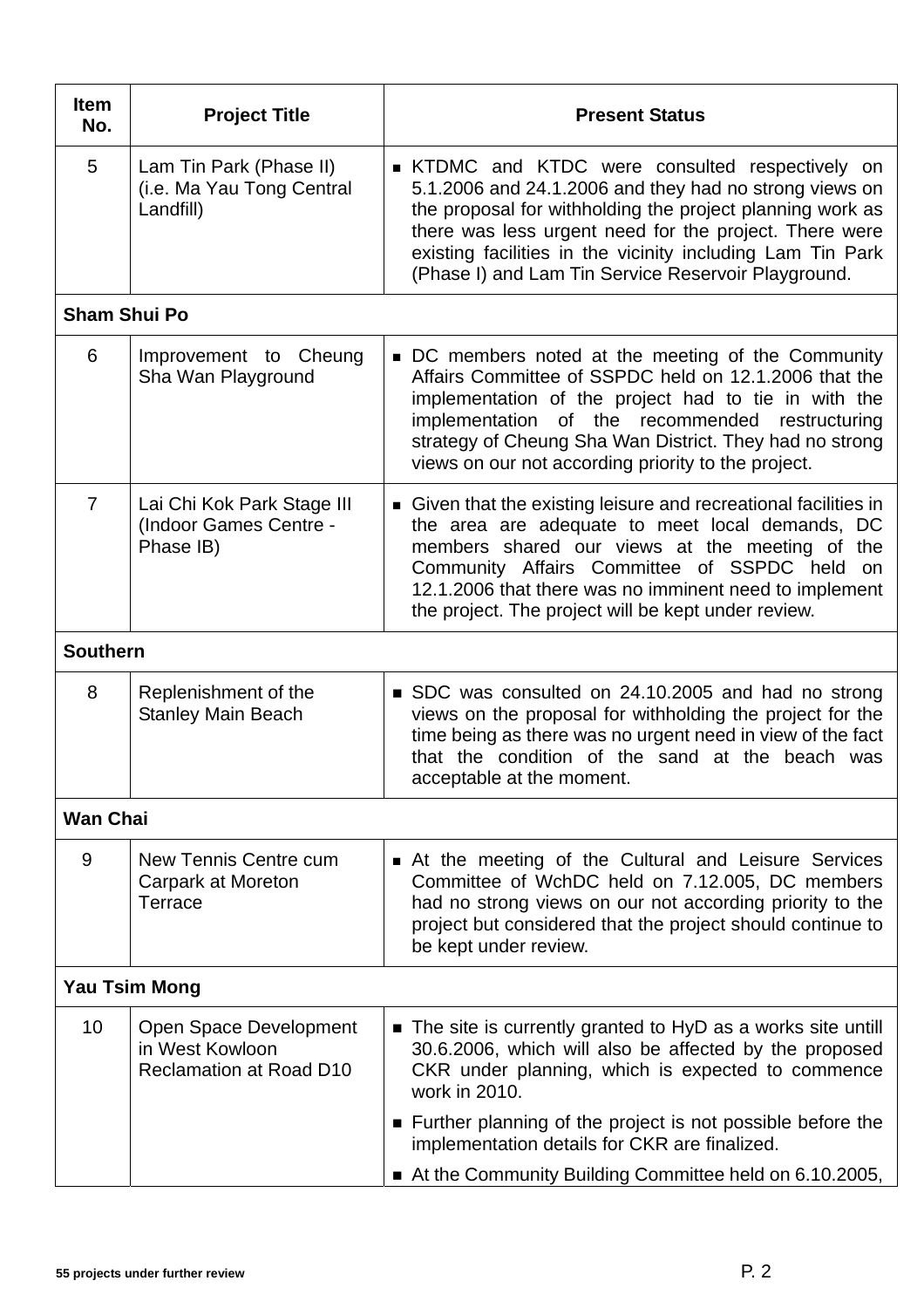| <b>Item</b><br>No. | <b>Project Title</b>                                       | <b>Present Status</b>                                                                                                                                                                                                                                                                                                                              |
|--------------------|------------------------------------------------------------|----------------------------------------------------------------------------------------------------------------------------------------------------------------------------------------------------------------------------------------------------------------------------------------------------------------------------------------------------|
|                    |                                                            | members noted that no planning work could be done due<br>to the above site issues.                                                                                                                                                                                                                                                                 |
| 11                 | <b>Regional Park at West</b><br><b>Kowloon Reclamation</b> | At the Community Building Committee held on 6.10.2005,<br>members noted that since the site falls within the scheme<br>area of WK Cultural District, the development of a<br>regional park might not be required.<br>If is proposed that this project will be kept under review<br>subject to the development progress of WK Cultural<br>District. |
| <b>Islands</b>     |                                                            |                                                                                                                                                                                                                                                                                                                                                    |
| 12                 | Kwun Yam Wan Beach<br><b>Building Cheung Chau</b>          | Kwun Yum Wan Beach is connected to the eastern end of<br>Cheung Chau Tung Wan Beach and is not well<br>patronized by public. The beach building of Tung Wan<br>Beach was renovated with improved facilities at about<br>\$13 million in October 2005. There is no pressing need<br>for the project.                                                |
|                    |                                                            | ■ The project involves resumption of private land.                                                                                                                                                                                                                                                                                                 |
|                    |                                                            | I Islands DC has not accorded priority to this project.                                                                                                                                                                                                                                                                                            |
| 13                 | Civic Centre for Islands<br><b>District</b>                | The development of new civic centres in Hong Kong<br>including this project is subject to the overall policy and<br>long-term development plan for provision of cultural and<br>performance facilities. Relevant factors such as usage<br>of existing facilities and availability of resources etc have<br>to be taken into account.               |
|                    |                                                            | ■ According to the HAB's Consultancy Study Report on the<br>Provision of Regional/ District Cultural and Performance<br>Facilities in 2002, there is a medium/long term need for<br>new cultural and performance facilities for Islands<br>District. Implementation schedule of the project is to be<br>reviewed.                                  |
| <b>Kwai Tsing</b>  |                                                            |                                                                                                                                                                                                                                                                                                                                                    |
| 14                 | Kwai Chung Park                                            | The Kwai Tsing DC accorded this project with a priority<br>no. 2.                                                                                                                                                                                                                                                                                  |
|                    |                                                            | • The project site, with an area of about 27 ha., is a landfill<br>site in Gin Drinker's Bay with limited public transport for<br>access. The landfill site is currently under the aftercare<br>and management of EPD. The technical constraints<br>inherent<br>landfill<br>entail<br>considerable<br>to<br>the<br>site                            |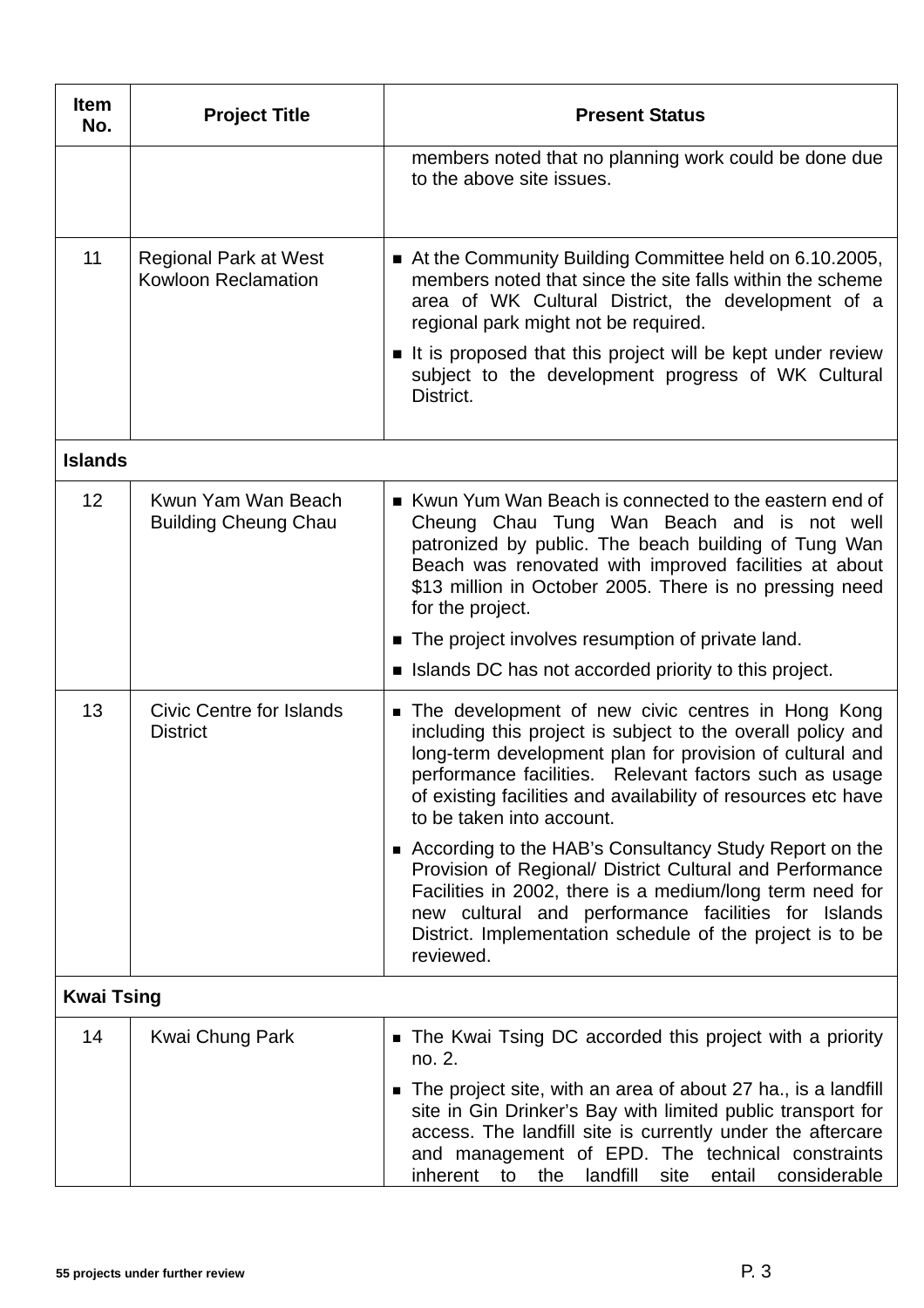| Item<br>No.  | <b>Project Title</b>                                  | <b>Present Status</b>                                                                                                                                                                                                                                                                                                                                                                                                                                                                                                                                                                                                  |
|--------------|-------------------------------------------------------|------------------------------------------------------------------------------------------------------------------------------------------------------------------------------------------------------------------------------------------------------------------------------------------------------------------------------------------------------------------------------------------------------------------------------------------------------------------------------------------------------------------------------------------------------------------------------------------------------------------------|
|              |                                                       | development costs.<br>■ At the meeting of the Recreation and Culture Committee<br>(RCC) on 9.2.2006, LCSD reported that priority would be<br>given to take forward the project -Indoor Recreation<br>Centre Area 4 Tsing Yi, which is ranked by Kwai Tsing<br>DC as priority no. 1. Members did not make specific<br>comment on this project.<br>■ LCSD is pursuing the option, in consultation with Kwai<br>Tsing DC, to provide leisure facilities by phases. When<br>consulted on 9.6.2005, the Recreation of Culture<br>Committee of Kwai Tsing District Council agreed to<br>proceed it as a minor works project. |
| 15           | <b>Indoor Recreation Centre</b><br>Area 9H Kwai Chung | Kwai Tsing DC has not accorded priority to this project.<br>The project site of about 0.78 ha. is currently zoned $R(A)$<br>$\blacksquare$<br>for public housing development by Housing Department<br>including a site of about 0.27 ha., reserved for IRC<br>development by LCSD.                                                                                                                                                                                                                                                                                                                                     |
|              |                                                       | At present, there are 7 IRCs in Kwai Tsing District with 4<br>located in Kwai Chung. The average usage rates of the 4<br>IRCs in 2005 are not too high (ranged from 66% to 77%),<br>i.e. they have the capacity to cater for additional demand<br>in the district.                                                                                                                                                                                                                                                                                                                                                     |
|              |                                                       | $\blacksquare$ At the meeting of the Recreation and Culture Committee<br>on 9.2.2006, LCSD reported that priority would be given<br>to take forward the project 081LS - IRC in Area 4 Tsing Yi<br>(which is ranked by Kwai Tsing DC as priority no. 1).<br>Members did not make specific comment on this project.                                                                                                                                                                                                                                                                                                      |
|              |                                                       | At the LegCo Case Conference convened on 20.2.2006,<br>HD proposed an "integrated" development approach at<br>9H site to Members. HD would bid the necessary<br>resources to implement the project (both 1 public housing<br>block and the open space at the original IRC site) in one<br>go. Contract for the "integrated" project would be<br>awarded by HD by mid-2007 for completion by 2010.<br>Members noted HD's above proposal and requested the<br>Administration to consult KwTDC on the proposal for<br>support.                                                                                            |
| <b>North</b> |                                                       |                                                                                                                                                                                                                                                                                                                                                                                                                                                                                                                                                                                                                        |
| 16           | Civic Centre for North<br><b>District</b>             | The development of new civic centres in Hong Kong<br>including this project is subject to the overall policy and<br>long-term development plan for provision of cultural and<br>performance facilities. Relevant factors such as usage of<br>existing facilities and availability of resources etc have to                                                                                                                                                                                                                                                                                                             |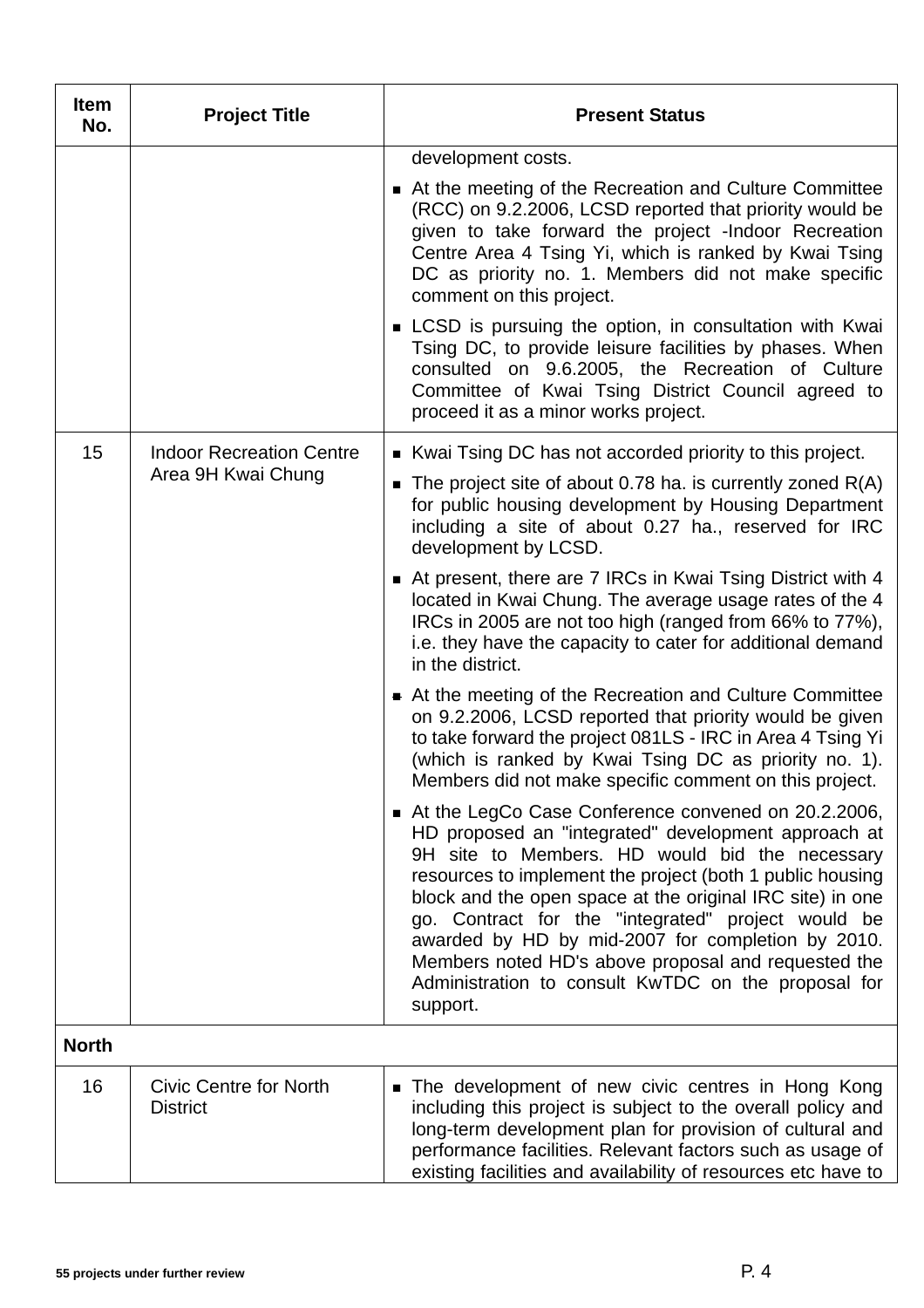| <b>Item</b><br>No. | <b>Project Title</b>                                                     | <b>Present Status</b>                                                                                                                                                                                                                                                                                                                                                                                                                                                                  |
|--------------------|--------------------------------------------------------------------------|----------------------------------------------------------------------------------------------------------------------------------------------------------------------------------------------------------------------------------------------------------------------------------------------------------------------------------------------------------------------------------------------------------------------------------------------------------------------------------------|
|                    |                                                                          | be taken into account.                                                                                                                                                                                                                                                                                                                                                                                                                                                                 |
|                    |                                                                          | The ex-Regional Council had planned a multi-purpose<br>Regional Indoor Stadium and NDC subsequently<br>requested a civic centre with about 2,000 seats.                                                                                                                                                                                                                                                                                                                                |
|                    |                                                                          | ■ According to the recommendations of the consultancy<br>study on provision of cultural and performance facilities<br>conducted in 2002, North District would have a<br>moderately high level of needs for dedicated cultural and<br>performance facilities in the long term, i.e. year 2013<br>onwards. The Study recommended the provision of<br>Community Cultural Centres (with 400 to 600 seats) for<br>North District as well as 7 other districts in the urban and<br>NT areas. |
| 17                 | Local Open Space Area<br>20 Fanling/ Sheung Shui                         | • There are different views on the future use of the project<br>site. It was agreed with North District Council that the<br>proposed development of this project should be reviewed<br>at a later stage pending consensus to be reached and<br>Planning Department's decision on permanent use of the<br>site.                                                                                                                                                                         |
| 18                 | District Open Space Area<br>17 Fanling/ Sheung Shui                      | The site is located on Ling Hill, a Fung Shui place<br>commonly recognized by locals. At present, there is no<br>need to implement the project which may change the<br>existing environment.                                                                                                                                                                                                                                                                                           |
|                    |                                                                          | At both meetings held on 5.5.2005 and 13.10.2005 with<br>NDC, members did not make specific comment on this<br>project.                                                                                                                                                                                                                                                                                                                                                                |
| 19                 | District Open Space Area<br>27D Fanling/ Sheung<br>Shui                  | The project site is adjacent to Sheung Shui KCRC<br>Station. Part of it is being used for the "Park and Ride"<br>Scheme" which has received positive response from the<br>public. North District Council noted our recommendation<br>to put this project under review as there were existing<br>leisure facilities in the vicinity available for public use.                                                                                                                           |
| 20                 | District Open Space Area<br>4 (Remainder) Fanling/<br><b>Sheung Shui</b> | The site is being used as a bus depot, a seized goods<br>compound and a temporary car park. There is no<br>pressing need for the immediate implementation of the<br>project. However, the development of the DOS will be<br>kept under review in consultation with the North District<br>Council.                                                                                                                                                                                      |
| 21                 | District Open Space Area<br>37 Fanling/ Sheung Shui                      | • Planning Department has been considering rezoning the<br>project site from "O" to other uses under the North East<br>New Territories Study. Development plan of the District<br>Open Space will be reviewed taking into account of<br>long-term land use planning of the area.                                                                                                                                                                                                       |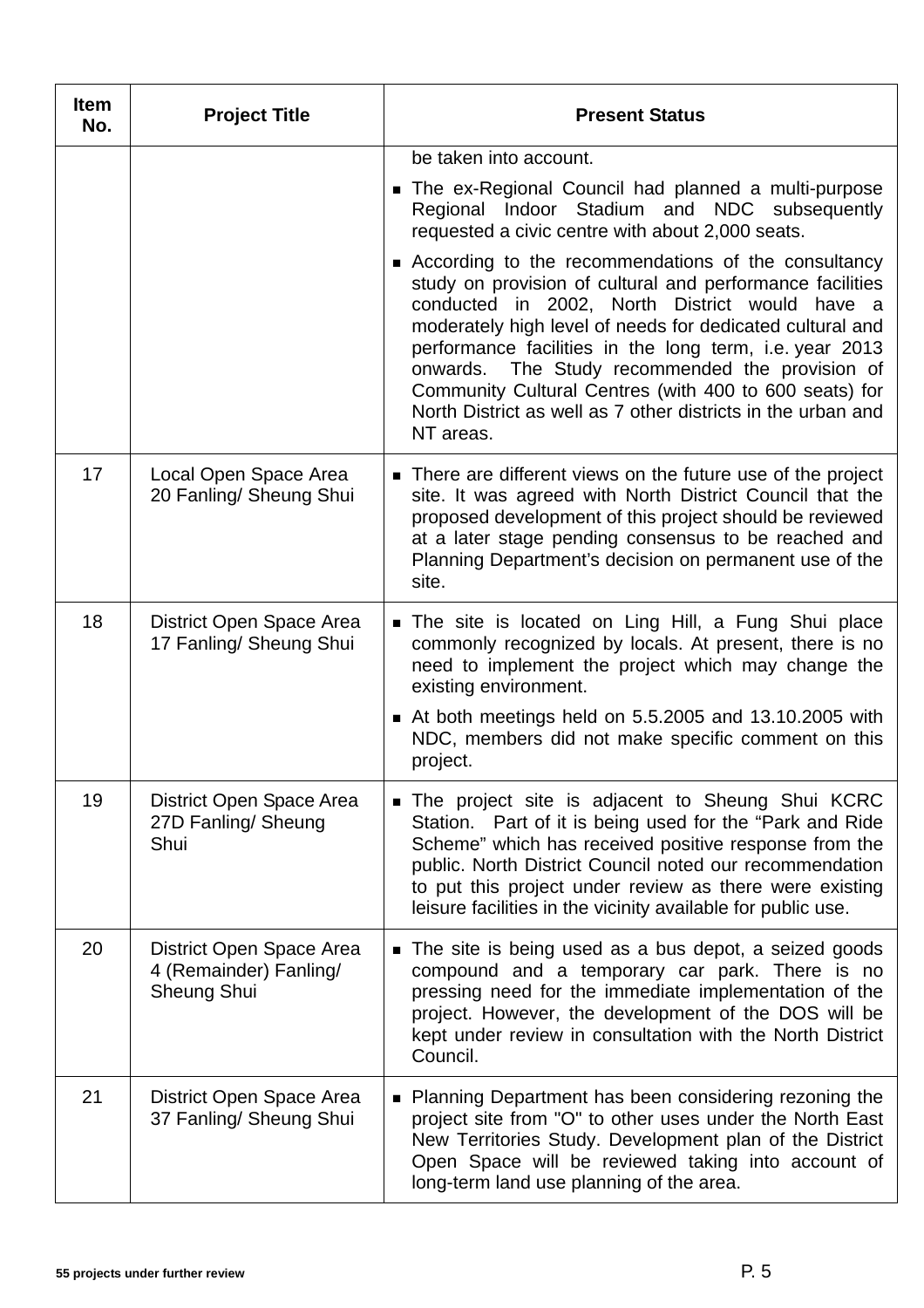| <b>Item</b><br>No. | <b>Project Title</b>                                            | <b>Present Status</b>                                                                                                                                                                                                                                                                                                                                                                                                                                                                                                         |
|--------------------|-----------------------------------------------------------------|-------------------------------------------------------------------------------------------------------------------------------------------------------------------------------------------------------------------------------------------------------------------------------------------------------------------------------------------------------------------------------------------------------------------------------------------------------------------------------------------------------------------------------|
|                    |                                                                 |                                                                                                                                                                                                                                                                                                                                                                                                                                                                                                                               |
| Sai Kung           |                                                                 |                                                                                                                                                                                                                                                                                                                                                                                                                                                                                                                               |
| 22                 | <b>Indoor Recreation Centre</b><br>in Area 4, Sai Kung          | • The demand for new recreation and sports facilities in Sai<br>Kung Town is relatively low as the population of Sai Kung<br>Town (approx. 16,000) is small and local residents have<br>been well served with existing facilities.                                                                                                                                                                                                                                                                                            |
|                    |                                                                 | • Following the possible future development and change in<br>population, we will keep the development of this project<br>under close review in consultation with Sai Kung District<br>Council.                                                                                                                                                                                                                                                                                                                                |
| 23                 | Civic Centre for Sai Kung<br>District Area 66, Tseung<br>Kwan O | ■ The development of new civic centres in Hong Kong is<br>subject to the overall policy and long-term development<br>plan for provision of cultural and performance facilities.<br>Relevant factors such as usage of existing facilities and<br>availability of resources etc have to be taken into<br>account.                                                                                                                                                                                                               |
|                    |                                                                 | ■ According to the recommendations of the consultancy<br>study on provision of cultural and performance facilities<br>conducted in 2002, Sai Kung District would have<br>moderately high level of needs for dedicated cultural and<br>performance facilities in the medium to long term<br>(medium term: 2008 - 2012; long term: 2013 and<br>beyond). The Study recommended the provision of<br>Community Cultural Centres (with 400 to 600 seats) for<br>Sai Kung as well as 7 other districts in the urban and NT<br>areas. |
|                    |                                                                 | • The project site for the civic centre has been relocated to<br>Area 67 under the Feasibility Study for "Further<br>Development of Tseung Kwan O". Infrastructure in the<br>vicinity has yet to be provided.                                                                                                                                                                                                                                                                                                                 |
| <b>Sha Tin</b>     |                                                                 |                                                                                                                                                                                                                                                                                                                                                                                                                                                                                                                               |
| 24                 | <b>Indoor Recreation Centre</b><br>Area 24D, Sha Tin            | • This project is ranked as no.2 by STDC.<br>On 21.12.2005, LCSD reported to STDC's Culture,<br>and Community Development Committee<br><b>Sports</b><br>(CSCDC) the plan to commence preliminary planning<br>work for "24 MF Indoor Recreation Centre-cum-Library<br>Area 14B Sha Tin", which is ranked as no.1 by STDC.<br>■ CSCDC noted that priority has not been accorded to the<br>remaining 7 ex-MC projects in Sha Tin.                                                                                                |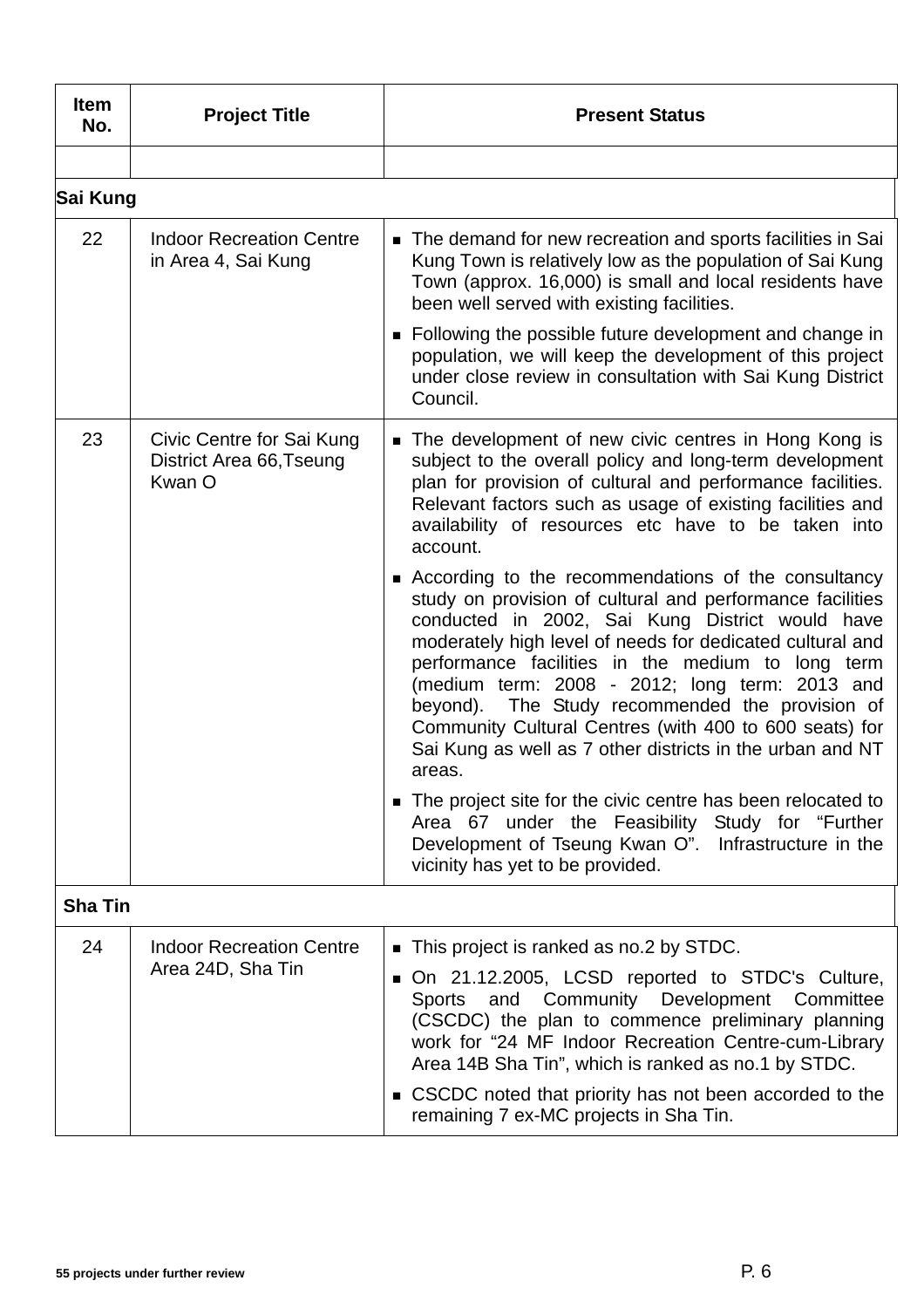| <b>Item</b><br>No. | <b>Project Title</b>                     | <b>Present Status</b>                                                                                                                                                                                                                                                                                                                                                    |
|--------------------|------------------------------------------|--------------------------------------------------------------------------------------------------------------------------------------------------------------------------------------------------------------------------------------------------------------------------------------------------------------------------------------------------------------------------|
| 25                 | Local Open Space Area<br>4C, Sha Tin     | This project is ranked as no.3 by STDC.                                                                                                                                                                                                                                                                                                                                  |
|                    |                                          | On 21.12.2005, CSCDC noted that priority would be<br>given to take forward STDC priority no.1 project (24 MF<br>Indoor Recreation Centre -cum-Library Area 14B Sha<br>Tin).                                                                                                                                                                                              |
|                    |                                          | The project site is used as a works site for Road T3<br>construction until early 2008.                                                                                                                                                                                                                                                                                   |
| 26                 | Expansion of Sha Tin                     | • This project is ranked as no.4 by STDC.                                                                                                                                                                                                                                                                                                                                |
|                    | <b>Central Library</b>                   | LCSD will take forward STDC priority no.1 project "24 MF<br>Indoor Recreation Centre-cum-Library Area 14B Sha<br>Tin", which will help ease the demand for library facilities<br>in the district.                                                                                                                                                                        |
| 27                 | <b>Indoor Recreation Centre</b>          | This project is ranked as no.5 by STDC.                                                                                                                                                                                                                                                                                                                                  |
|                    | Area 103, Ma On Shan                     | ■ There are five sports centres in Sha Tin District, among<br>which Ma On Shan Sports Centre was commissioned for<br>use by the public in October 2004. LCSD will take<br>forward STDC priority no.1 project "24 MF Indoor<br>Recreation Centre-cum-Library Area 14B Sha Tin", which<br>will help meet the demand for indoor recreational facilities<br>in the district. |
| 28                 | <b>District Open Space</b>               | This project is ranked as no.6 by STDC.                                                                                                                                                                                                                                                                                                                                  |
|                    | Area 90, Ma On Shan                      | ■ The project site is adjacent to the priority project Ma On<br>Shan Waterfront Promenade, which is expected to<br>commence construction in mid 2007 to provide a new<br>public open space in the vicinity.                                                                                                                                                              |
| 29                 | District Open Space Area<br>11, Sha Tin  | • This project is ranked as no.7 by STDC.                                                                                                                                                                                                                                                                                                                                |
|                    |                                          | The Siu Lek Yuen Road Playground across the Shing<br>$\blacksquare$<br>Mun River and the nearby On King Street Park (about<br>10-minute walk) are provided with active and passive<br>recreational facilities which can meet residents' current<br>needs.                                                                                                                |
|                    |                                          | LCSD is now actively planning a minor building works<br>project with a basketball court near this project site at<br>Shek Mun (works to commence in September 2006).                                                                                                                                                                                                     |
| 30                 | Redevelopment of Fo                      | This project is ranked as no.8 by STDC.                                                                                                                                                                                                                                                                                                                                  |
|                    | <b>Tan Cooked Food</b><br>Market, Shatin | Fo Tan, basically an industrial area, is not an ideal place<br>for constructing an IRC. FEHD has already indicated that<br>the cooked food market facilities would not be pursued.<br>The development of this project will involve relocating the                                                                                                                        |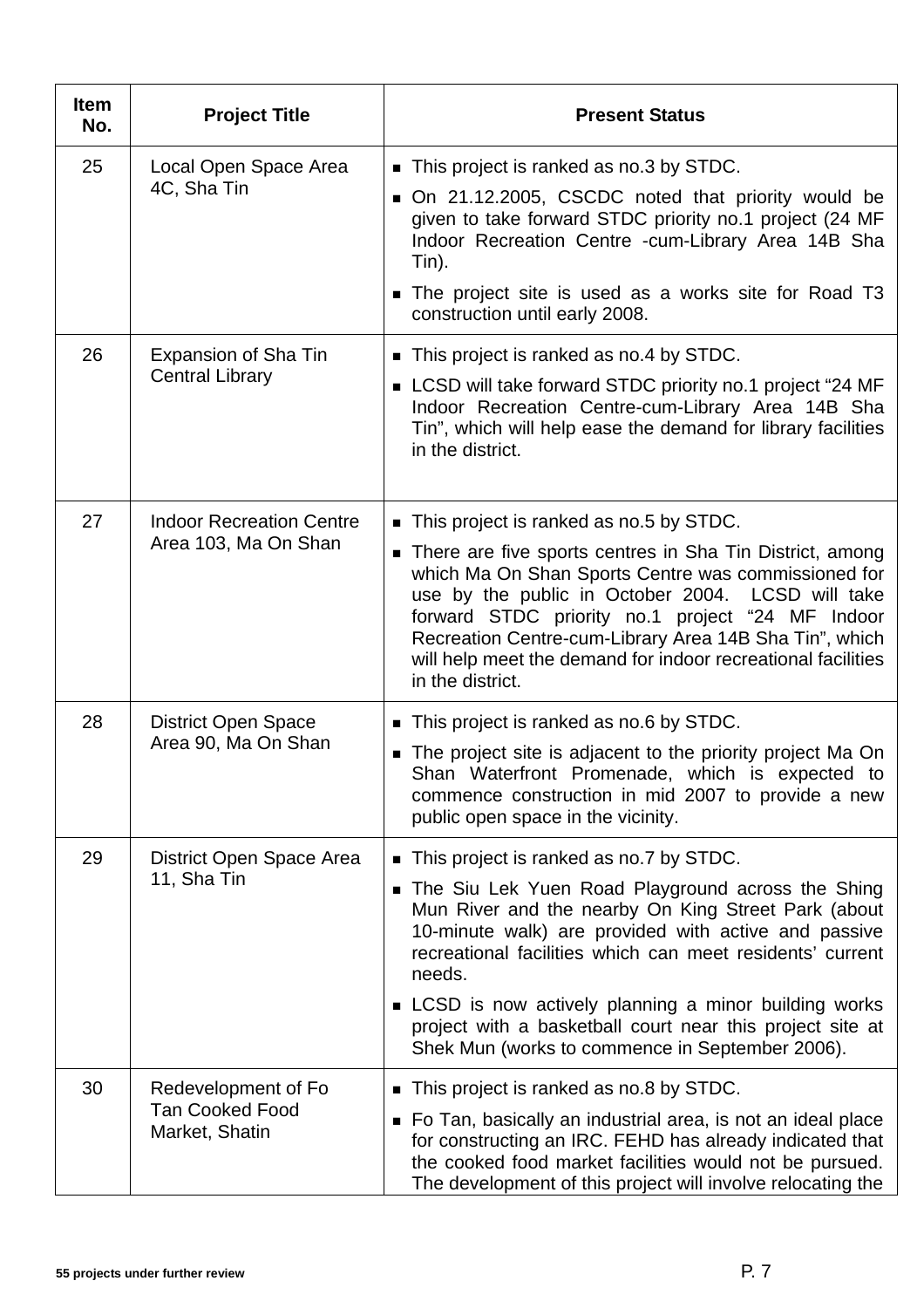| <b>Item</b><br>No. | <b>Project Title</b>                                                   | <b>Present Status</b>                                                                                                                                                                                                                                                                                                                                                                                                                                                                                                                                                                                                                                                                                                                                                                                                                                      |
|--------------------|------------------------------------------------------------------------|------------------------------------------------------------------------------------------------------------------------------------------------------------------------------------------------------------------------------------------------------------------------------------------------------------------------------------------------------------------------------------------------------------------------------------------------------------------------------------------------------------------------------------------------------------------------------------------------------------------------------------------------------------------------------------------------------------------------------------------------------------------------------------------------------------------------------------------------------------|
|                    |                                                                        | existing park and ball court facilities.                                                                                                                                                                                                                                                                                                                                                                                                                                                                                                                                                                                                                                                                                                                                                                                                                   |
|                    |                                                                        | It is proposed that regular review will be conducted in<br>light of the population growth and the population profile of<br>the district.                                                                                                                                                                                                                                                                                                                                                                                                                                                                                                                                                                                                                                                                                                                   |
| Tai Po             |                                                                        |                                                                                                                                                                                                                                                                                                                                                                                                                                                                                                                                                                                                                                                                                                                                                                                                                                                            |
| 31                 | Local Open Space Area<br>6, Tai Po                                     | At a meeting of TPDC's Recreation, Sports and Cultural<br>$\blacksquare$<br>Affairs Committee (RSCAC) held on 11.1.2006, members<br>noted that after completion of preliminary planning work for<br>the two priority projects in Tai Po ("Development of a<br>Bathing Beach at Lung Mei, Tai Po" and "Leisure Centre in<br>Area 33, Tai Po"), LCSD will take into account factors like<br>the changing population, residents' demand, existing<br>facilities and their usage and resources available etc, before<br>commencement of preliminary planning work for "20LS<br>-Recreation Ground Area 33 Tai Po" and review the<br>priorities of the remaining projects in Tai Po District.<br>Members did not make specific comment.<br>The district is well provided with public open space.<br>Development plan of this project will be kept under review. |
| 32                 | <b>Recreation Ground Area</b><br>33, Tai Po                            | The district is well provided with public open space.<br>$\blacksquare$<br>Development plan of this project will be kept under review.                                                                                                                                                                                                                                                                                                                                                                                                                                                                                                                                                                                                                                                                                                                     |
| 33                 | <b>Indoor Recreation Centre</b><br>Area 6, Tai Po                      | The district is well provided with sports centres.<br>Development plan of this project will be kept under review.                                                                                                                                                                                                                                                                                                                                                                                                                                                                                                                                                                                                                                                                                                                                          |
| 34                 | Tai Mei Tuk Water Sports<br><b>Centre Extension</b><br>Area 74, Tai Po | • The project site is now being occupied by Tai Po Boat<br>Club. The site area, scope of development and works<br>schedule will be reviewed after the relocation of Tai Po Boat<br>Club is confirmed.                                                                                                                                                                                                                                                                                                                                                                                                                                                                                                                                                                                                                                                      |
| 35                 | Ha Hang Village<br>Playground Area 31, Tai<br>Po                       | The district is well provided with public open space.<br>$\blacksquare$<br>Development plan of this project will be kept under review.                                                                                                                                                                                                                                                                                                                                                                                                                                                                                                                                                                                                                                                                                                                     |
| 36                 | Local Open Space Area<br>32, Tai Po                                    | The district is well provided with public open space.<br>п<br>Development plan of this project will be kept under review.                                                                                                                                                                                                                                                                                                                                                                                                                                                                                                                                                                                                                                                                                                                                  |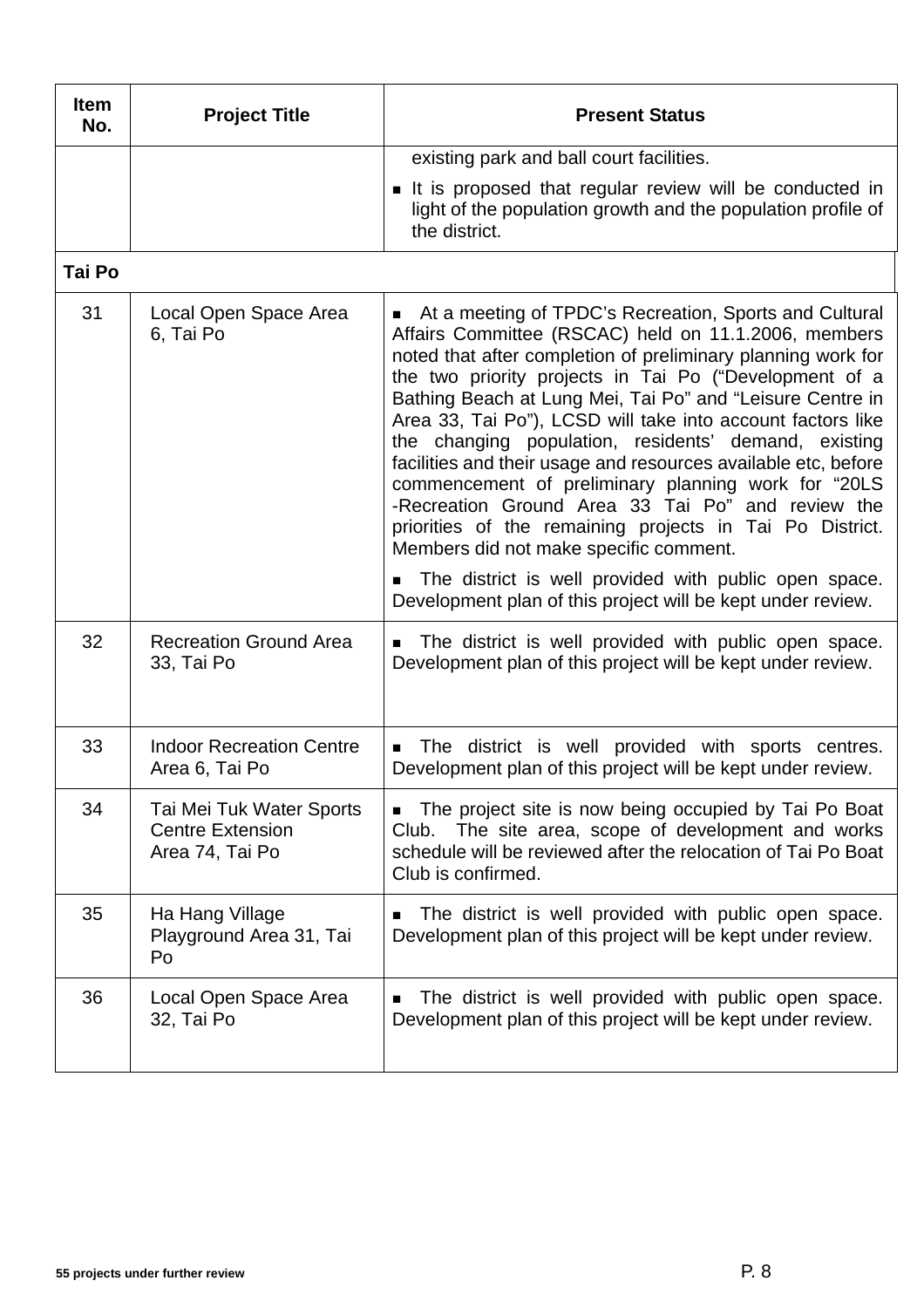| 37               | <b>Golf Course in Shuen</b><br>Wan Landfill Tai Po           | • The landfill site is now being operated by a contractor as<br>a "9-hole golf driving range".<br>According to Environmental Protection Department's<br>report to RSCAC in January 2006, the Hong Kong Golf<br>Association has applied to the Government for<br>developing golf school and relevant facilities at the landfill<br>site.                                                                                                                                                                                                                                                                                                    |
|------------------|--------------------------------------------------------------|--------------------------------------------------------------------------------------------------------------------------------------------------------------------------------------------------------------------------------------------------------------------------------------------------------------------------------------------------------------------------------------------------------------------------------------------------------------------------------------------------------------------------------------------------------------------------------------------------------------------------------------------|
| 38               | <b>Tai Po New Civic Centre</b>                               | <b>EXECO</b> would explore the feasibility of developing this<br>project through the Private Sector Finance (PSF)<br>approach after the outcomes of the pilot PSF projects in<br>Kwun Tong and Tseung Kwan O are known.                                                                                                                                                                                                                                                                                                                                                                                                                    |
| <b>Tsuen Wan</b> |                                                              |                                                                                                                                                                                                                                                                                                                                                                                                                                                                                                                                                                                                                                            |
| 39               | <b>District Open Space</b><br>Area 2 Tsuen Wan               | There is no existing and anticipated shortfall on open<br>space provision in Tsuen Wan district.                                                                                                                                                                                                                                                                                                                                                                                                                                                                                                                                           |
|                  |                                                              | Geotechnical works and land resumption are involved as<br>the project site is at a slope with private lots.<br>Development plan of this District Open Space will be kept<br>under review.                                                                                                                                                                                                                                                                                                                                                                                                                                                  |
| 40               | District Open Space Area<br>3 Tsuen Wan                      | There is no existing and anticipated shortfall on open<br>space provision in Tsuen Wan district and no pressing<br>need for early implementation of this project. The site is a<br>large hillside slope covered with natural vegetation.                                                                                                                                                                                                                                                                                                                                                                                                   |
| 41               | Improvement to the<br>Facilities in Approach<br><b>Beach</b> | The beach is currently closed due to substandard water<br>Re-opening of the beach depends on the<br>quality.<br>progress of the Harbour Area Treatment Scheme. At<br>present, it is not necessary to carry out improvement<br>works to the beach.                                                                                                                                                                                                                                                                                                                                                                                          |
| <b>Tuen Mun</b>  |                                                              |                                                                                                                                                                                                                                                                                                                                                                                                                                                                                                                                                                                                                                            |
| 42               | Hung Lau Park (former<br>Castle Peak Farm)                   | $\blacksquare$ TMDC accorded this project with a priority no. 1.<br>■ Hung Lau and the open area in front of the building<br>comprise some private lots. It involves private ownership,<br>land resumption and development resources. LCSD<br>(AMO) has been in touch with the owner of Hung Lau and<br>relevant government departments to take the matter<br>forward. We understand that the owner is in the course of<br>resolving the<br>ownership<br>issues<br>through<br>legal<br>proceedings.<br>There is already an existing open space, Hung Lau<br>Sitting Out Area of about 320 sq.m. next to Hung Lau<br>opened for public use. |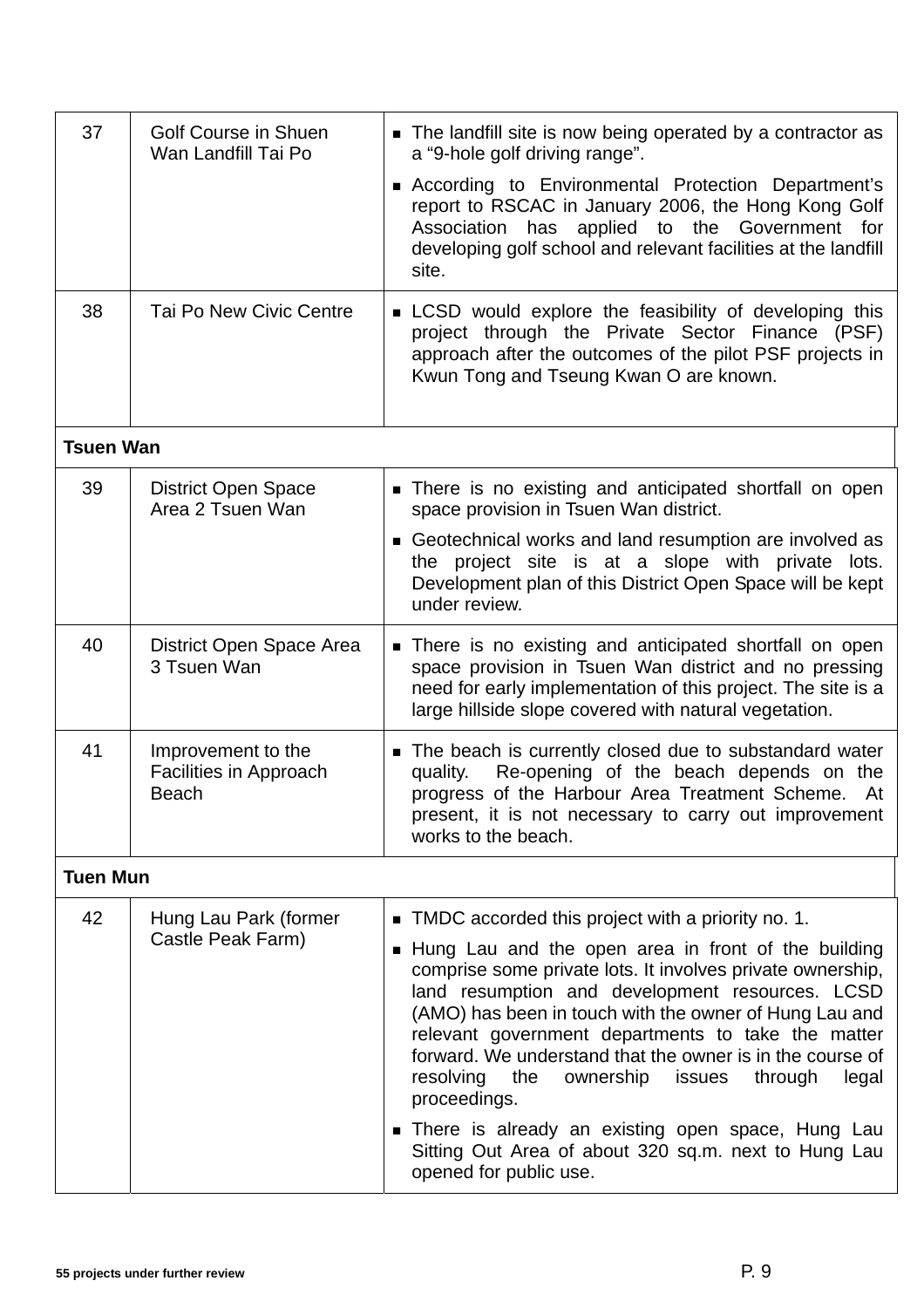|                                                                                                       |                                                                          | • TMDC has been informed of the progress.                                                                                                                                                                                                                                                                                                                                                                                |
|-------------------------------------------------------------------------------------------------------|--------------------------------------------------------------------------|--------------------------------------------------------------------------------------------------------------------------------------------------------------------------------------------------------------------------------------------------------------------------------------------------------------------------------------------------------------------------------------------------------------------------|
|                                                                                                       |                                                                          | At the meeting of the Leisure and Culture Committee<br>(LCC) of Tuen Mun District Council on 21.2.2006, LCSD<br>reported that priority would be given to take forward the<br>project 307LS - DOS in Area 27 (Sham Shing) Tuen Mun<br>(TMDC's priority no. 2) and 107LS - Indoor Recreation<br>Centre Area 14 (Siu Lun) Tuen Mun (TMDC's priority no.<br>3). DC members did not make specific comment on this<br>project. |
| 43<br><b>Recreational Facilities in</b><br>Green Belt Area<br>Tuen Mun Phases I & II<br>(Ching Chung) |                                                                          | TMDC has accorded a lower priority to this project as no.<br>4.<br>• The project proposed to provide fitness stations, sitting<br>out area and rain shelters in a site of about 2.0 ha. in the<br>Green Belt area of Tuen Mun near Castle Peak. The site<br>boundary is yet to be finalized.                                                                                                                             |
|                                                                                                       |                                                                          | LCSD has already taken up the matter with DPO on the<br>delineation of the site boundary.                                                                                                                                                                                                                                                                                                                                |
|                                                                                                       |                                                                          | At the meeting of the Leisure and Culture Committee<br>(LCC) of TMDC on 21.2.2006, LCSD reported that priority<br>would be given to take forward the project 307LS - DOS<br>in Area 27 (Sham Shing) Tuen Mun (TMDC's priority no.<br>2) and 107LS - Indoor Recreation Centre Area 14 (Siu<br>Lun) Tuen Mun (TMDC's priority no. 3). DC members did<br>not make specific comment on this project.                         |
| 44                                                                                                    | <b>Recreation Ground Area</b><br>17 (Industrial City)<br><b>Tuen Mun</b> | TMDC has accorded a lower priority to this project as no.<br>5.                                                                                                                                                                                                                                                                                                                                                          |
|                                                                                                       |                                                                          | The project site of about 1.51 ha. was previously used as<br>the works area of WSD. The site is being left vacant<br>pending completion of the road works design in the<br>vicinity of the site.                                                                                                                                                                                                                         |
|                                                                                                       |                                                                          | At the meeting of the Leisure and Culture Committee<br>(LCC) of TMDC on 21.2.2006, LCSD reported that<br>priority would be given to take forward the project 307LS<br>- DOS in Area 27 (Sham Shing) Tuen Mun (TMDC's<br>priority no. 2) and 107LS - Indoor Recreation Centre<br>Area 14 (Siu Lun) Tuen Mun (TMDC's priority no. 3). DC<br>members did not make specific comment on this project.                         |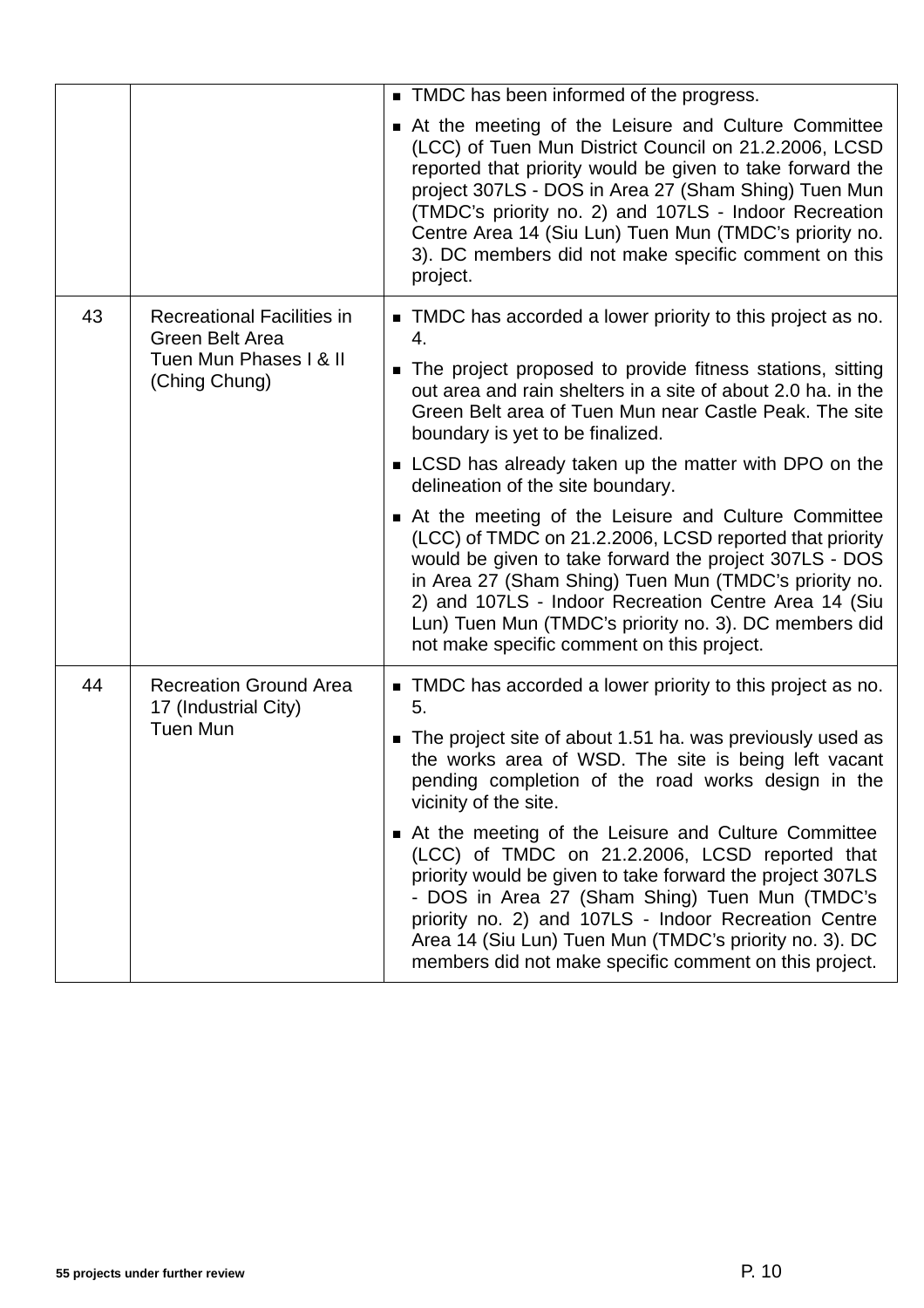| 45               | Local Open Space in<br>Area 40 (Tsing Shan)<br><b>Tuen Mun</b>                                | TMDC has accorded it with the second lowest priority,<br>i.e. no.6.                                                                                                                                                                                                                                                                                                                                                                                                                                                    |
|------------------|-----------------------------------------------------------------------------------------------|------------------------------------------------------------------------------------------------------------------------------------------------------------------------------------------------------------------------------------------------------------------------------------------------------------------------------------------------------------------------------------------------------------------------------------------------------------------------------------------------------------------------|
|                  |                                                                                               | Area 40 is an industrial area in Tuen Mun and there are<br>some warehouses and structures for sawmills. The<br>remaining area is mainly for temporary uses like<br>container storage and car repairing, etc.                                                                                                                                                                                                                                                                                                           |
|                  |                                                                                               | The Butterfly Beach Park of 6.6 ha. is only 700m to the<br>east of the site with various passive and active facilities.                                                                                                                                                                                                                                                                                                                                                                                                |
|                  |                                                                                               | At the meeting of the Leisure and Culture Committee<br>(LCC) of TMDC on 21.2.006, LCSD reported that priority<br>would be given to take forward the project 307LS - DOS<br>in Area 27 (Sham Shing) Tuen Mun (TMDC's priority no.<br>2) and 107LS - Indoor Recreation Centre Area 14 (Siu<br>Lun) Tuen Mun (TMDC's priority no. 3). DC members did<br>not make specific comment on this project.                                                                                                                        |
| 46               | <b>Recreational Facilities</b><br><b>Western Extension Area</b><br>(Tap Shek Kok) Tuen<br>Mun | • TMDC has accorded the lowest priority, i.e. no.7 to this<br>project.                                                                                                                                                                                                                                                                                                                                                                                                                                                 |
|                  |                                                                                               | The project proposed to provide some recreational<br>facilities to Western Extension Area of Tuen Mun. The<br>project has been preliminary in scope and the site<br>boundary is yet to be finalized.                                                                                                                                                                                                                                                                                                                   |
|                  |                                                                                               | ■ LCSD has already taken up the matter with DPO on the<br>delineation of the site boundary.                                                                                                                                                                                                                                                                                                                                                                                                                            |
|                  |                                                                                               | At the meeting of the Leisure and Culture Committee<br>(LCC) of Tuen Mun District Council on 21.2.2006, LCSD<br>reported that priority would be given to take forward the<br>project 307LS - DOS in Area 27 (Sham Shing) Tuen Mun<br>(TMDC's priority no. 2) and 107LS - Indoor Recreation<br>Centre Area 14 (Siu Lun) Tuen Mun (TMDC's priority no.<br>3). DC members did not make specific comment on this<br>project.                                                                                               |
| <b>Yuen Long</b> |                                                                                               |                                                                                                                                                                                                                                                                                                                                                                                                                                                                                                                        |
| 47               | <b>Indoor Recreation Centre</b><br>Area 12 Yuen Long                                          | • On 23.2.2006, LCSD reported to YLDC the plan to<br>commence preliminary planning work for "319LS Leisure<br>Centre Area 101 Tin Shui Wai" and to follow up on the<br>implementation of "12CE District Square Areas 33A and<br>29 Tin Shui Wai" by minor building works. Members had<br>not indicated any objection. However, members asked for<br>an implementation programme for the remaining 9<br>projects in Yuen Long and, in particular, urged for early<br>implementation of the projects in the rural areas. |
|                  |                                                                                               | ■ According to the HKPSG, Yuen Long District should be<br>provided with 8 IRCs. Apart from the existing 3 sports<br>centres, one in Area 17 TSW is under construction and<br>two are under active planning ("TSW Public Library cum<br>Indoor Recreation Centre" and "Public Library and Indoor                                                                                                                                                                                                                        |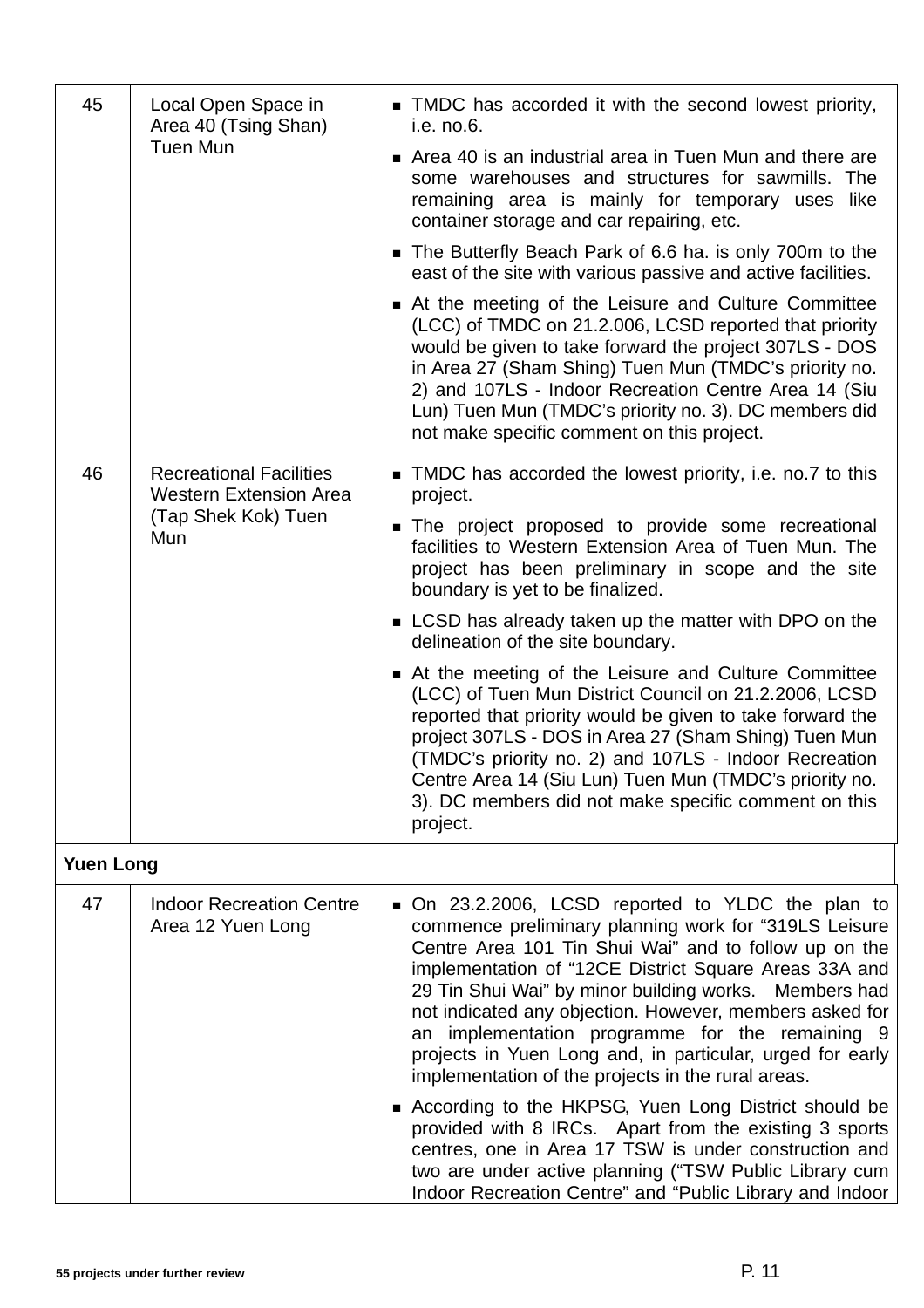|    |                                            | Recreation Centre in Area 3 Yuen Long"). Since there<br>will be altogether 6 sports centres in Yuen Long and it is<br>proposed to take forward a Leisure Centre project in Area<br>101 TSW (319LS), the anticipated shortfall in IRC would<br>be reduced to 1. It is suggested to review the actual<br>demand and scope of this project after the usage rates of<br>the above sports centres are known. |
|----|--------------------------------------------|---------------------------------------------------------------------------------------------------------------------------------------------------------------------------------------------------------------------------------------------------------------------------------------------------------------------------------------------------------------------------------------------------------|
| 48 | <b>Swimming Pool Complex</b><br>Kam Tin    | This project was ranked as no.1 by the YLDC's Working<br>Group on Leisure and Recreational Facilities for Rural<br>Areas at a meeting on 5.12.2005.                                                                                                                                                                                                                                                     |
|    |                                            | ■ According to the HKPSG, one leisure pool should be<br>provided in each district. At present, Yuen Long District<br>already has two (Yuen Long Swimming Pool and Tin Shui<br>Wai Swimming Pool).                                                                                                                                                                                                       |
|    |                                            | The sparse population in Kam Tin of around 10,000 does<br>not justify the provision of a swimming pool.                                                                                                                                                                                                                                                                                                 |
| 49 | <b>Indoor Recreation Centre</b><br>Kam Tin | This project was ranked as no.2 by the YLDC's Working<br>Group on Leisure and Recreational Facilities for Rural<br>Areas at a meeting on 5.12.2005.                                                                                                                                                                                                                                                     |
|    |                                            | ■ Since the anticipated shortfall in IRC would be reduced to<br>1(see remarks under item no. 47), it is suggested to<br>review the actual demand and scope of this project after<br>the usage rates of the above sports centres are known.                                                                                                                                                              |
|    |                                            | ■ Kam Tin has a sparse population of around 10,000. The<br>standards in the HKPSG for a small scale (Grade A) IRC<br>(one for a population of 15,000 to 24,999) has not been<br>met.                                                                                                                                                                                                                    |
| 50 | Local Open Space Hung<br>Shui Kiu Phase I  | This project was ranked as no.3 by the YLDC's Working<br>Group on Leisure and Recreational Facilities for Rural<br>Areas at a meeting on 5.12.2005.                                                                                                                                                                                                                                                     |
|    |                                            | ■ Hung Shui Kiu has a sparse population of some 8,200.<br>Implementation of the project has to tie in with the public<br>housing developments in the vicinity.                                                                                                                                                                                                                                          |
| 51 | Hung Shui Kiu Town<br>Square               | • Part of the site has already been developed as temporary<br>SOA by DO (YL).                                                                                                                                                                                                                                                                                                                           |
|    |                                            | In February 2005, Town Planning Board approved a town<br>planning application from a private developer for a<br>residential development in Hung Shui Kiu, subject to a<br>condition, among others, that the developer would<br>design, implement and maintain an adjacent public open<br>space, which is also the proposed site for the Town<br>Square.                                                 |
| 52 | Sports Complex and                         | ■ According to the standards in the HKPSG, a sports                                                                                                                                                                                                                                                                                                                                                     |